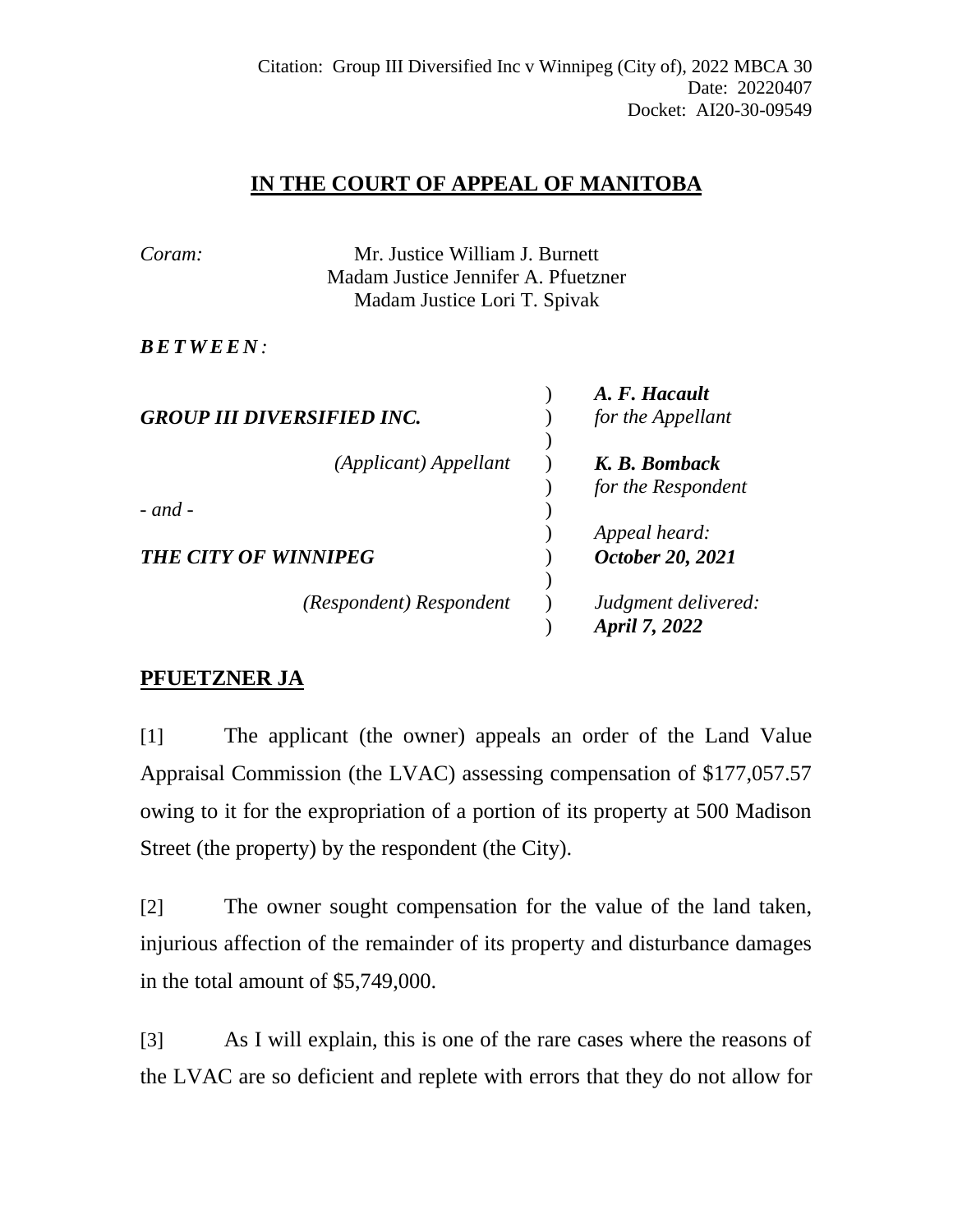appellate review. I would send the matter back, in its entirety, to the LVAC for a new hearing in accordance with the guidance provided in these reasons on the applicable legal principles.

#### Background

[4] On March 25, 2015, the City expropriated a portion of the southern part of the property along St. Matthews Avenue (the expropriated land) for the purpose of realigning and extending St. Matthews Avenue through Madison Street to St. James Street (the road construction). Prior to this time, St. Matthews Avenue reached a dead end at Madison Street.

[5] The property is zoned M1 (light manufacturing) and, prior to the expropriation, it had an area of 143,749 square feet. The expropriated land was 11,284 square feet in area and contained several mature trees that were removed. A tenanted single-story industrial and office building on the north side of the property was not directly impacted by the expropriation (the original building). The property has three driveways—one on St. Matthews Avenue and two on Madison Street—which remained unchanged by the expropriation and road construction.

[6] Previously, there was a median cut on St. Matthews Avenue where it intersects with Kensington Street (which runs south from St. Matthews Avenue), allowing for vehicles to turn both ways onto or off of Kensington Street. The LVAC heard evidence that the median cut was also used by trucks travelling eastbound on St. Matthews Avenue to turn left and proceed north into the property via the driveway on St. Matthews Avenue. The median cut and the driveway did not line up. They were off-set, with the median cut being west of the driveway. The median cut was situated in the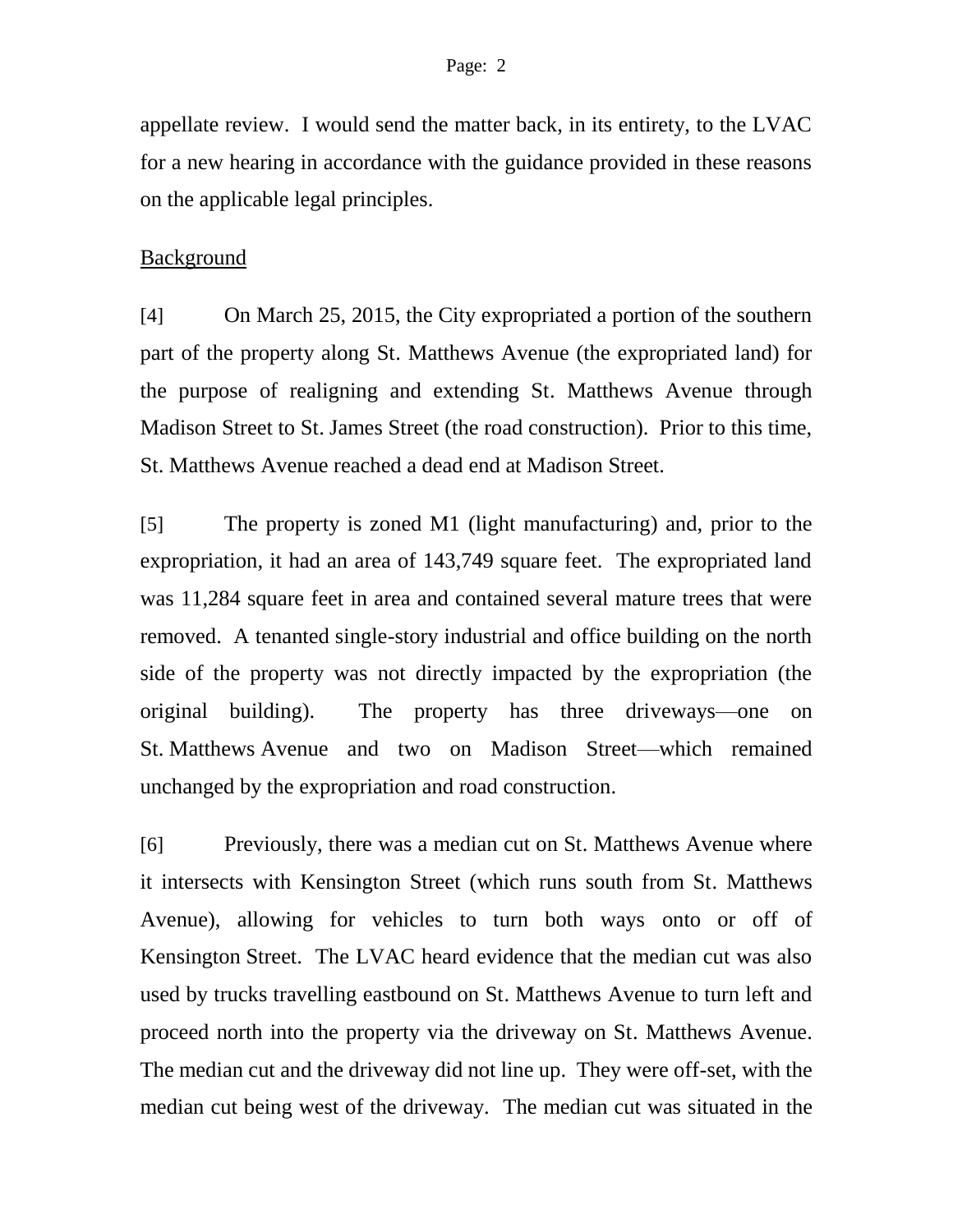middle of a public road and was not on the expropriated land. As part of the road construction, the median cut was eliminated and the new road and a new median were built, in part, on the expropriated land. The owner claims that the ability of trucks to access the property through the median cut was important to it and its tenant. The owner also asserts that the elimination of this access created safety and parking issues.

[7] Prior to the expropriation, the owner had plans to construct and lease out a new 10,000 square foot building at the southeast corner of the property in order to produce additional income from the property (the pad site). The City had issued a foundation permit for the pad site in January 2014. By March 2014, the City changed its plans for the road construction to include the expropriated land and revoked the foundation permit.

[8] During the road construction, the City relocated a gas distribution box from near the southeast corner of the property at St. Matthews Avenue and Madison Street northward on Madison Street, to the north of the original building. The gas distribution box was not located on the property and, after being moved, remained within the City's right of way. As the gas distribution box was originally situated within the area of the planned road construction, it had to be relocated. The owner's position was that the newly located gas distribution box created a safety hazard for its tenant's clients/employees and interfered with the development potential of the property.

[9] Both the City and the owner retained appraisers to provide opinions on the compensation due to the owner as a result of the expropriation.

[10] The City's appraiser made the following assessments. He estimated the market value of the expropriated land to be \$113,000 based on the direct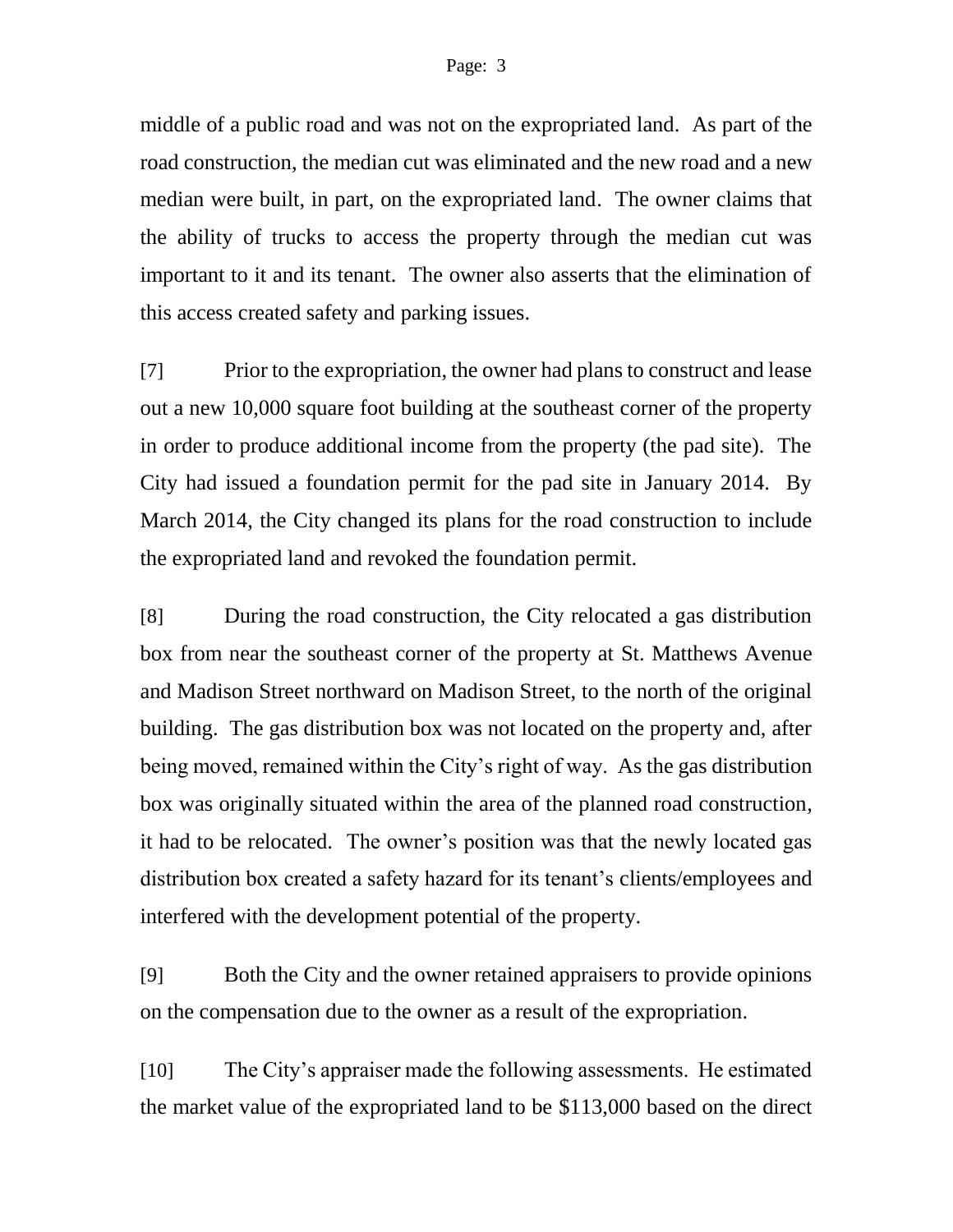comparison approach to valuation and the highest and best use of the property being industrial. He assessed the owner's disturbance damages as \$14,305 for replacement of the trees removed from the expropriated land. As for injurious affection, the City's appraiser's opinion was that none occurred. He noted that the driveway access to the property from St. Matthews Avenue and Madison Street remained unchanged other than the removal of the median cut. The appraiser stated that, "[p]rior to the taking, this break in the median would not have provided for legal access to the subject property. Therefore its closure is not considered to have an impact on the property after the taking." Moreover, the City's appraiser was of the view that the expropriation and road construction resulted in a betterment to the remaining property in the amount of \$2,001,300. This is because "the increased traffic, enhanced visibility and access created from St. James Street would likely enhance development potential" and would allow the property to be used for commercial development.

[11] The owner's appraiser took a different approach. In valuing the expropriated land, the appraiser also used the direct comparison approach, but he used different comparators as he considered the highest and best use of the property to be retail development rather than industrial use. In his opinion, the value of the expropriated land was \$389,000. The owner's appraiser identified several losses that he considered to be either injurious affection or disturbance damages. These include, first, a disturbance damage of \$1,330,000 due to lost potential income from the pad site. Next, the appraiser calculated a loss of potential building or parking expansion on the east side of the property in the amount of \$350,000 due to relocation of the gas distribution box. Finally, he opined that the original building suffered injurious affection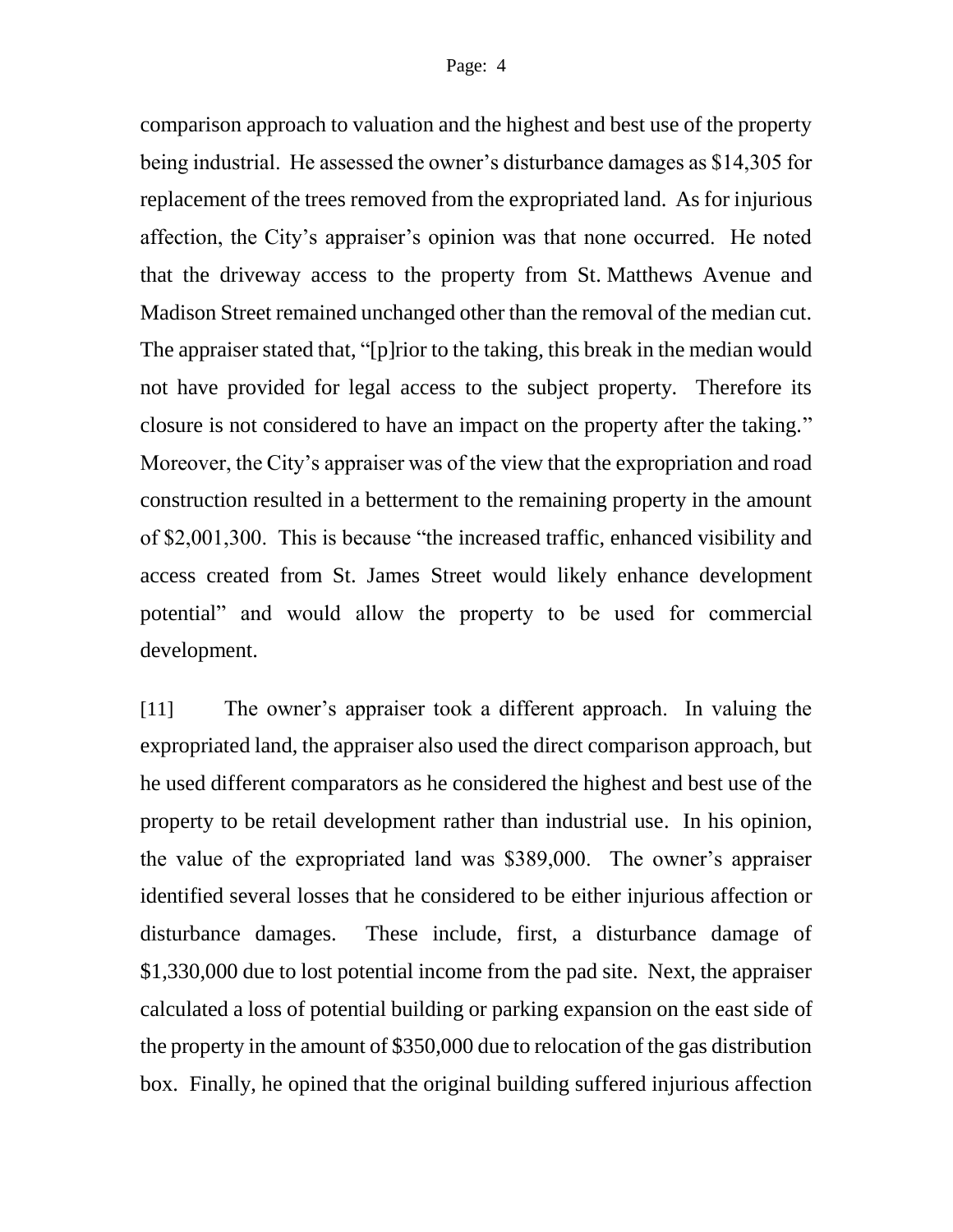as the expropriation and road construction made it less desirable for tenants for reasons such as loss of curb appeal, but primarily because the elimination of the median cut significantly reduced truck access to the property. His opinion was that the gross income of the original building would be reduced from \$11 per square foot to \$5 per square foot for a capitalized loss of \$3,680,000.

### The Law—an Overview

[12] Prior to considering the LVAC's reasons for decision, I will provide an overview of the legal framework in which the LVAC operates. The relevant provisions of *The Expropriation Act*, CCSM c E190 (the *Act*), are included in the attached appendix. Section 2(1) of the *Act* states that "this Act applies wherever an authority expropriates land or in the exercise of its lawful powers causes the injurious affection of land, and due compensation shall be determined in accordance with the provisions hereof."

[13] Under section 15(1) of the *Act*, an owner or the authority may apply to the LVAC "for the determination of compensation payable by the authority to the owner for the expropriation." The LVAC is to hold a hearing and then determine the compensation payable. The LVAC may also determine the reasonable appraisal, legal and other costs of the owner that are to be paid by the authority (see sections 15(2), 15(7) of the *Act*).

[14] In *Houle v Manitoba*, 2016 MBCA 76, this Court considered how the *Act* defines due compensation (at para 24):

> Section 26(1) identifies four discrete categories of compensation payable to an owner where land is expropriated, namely: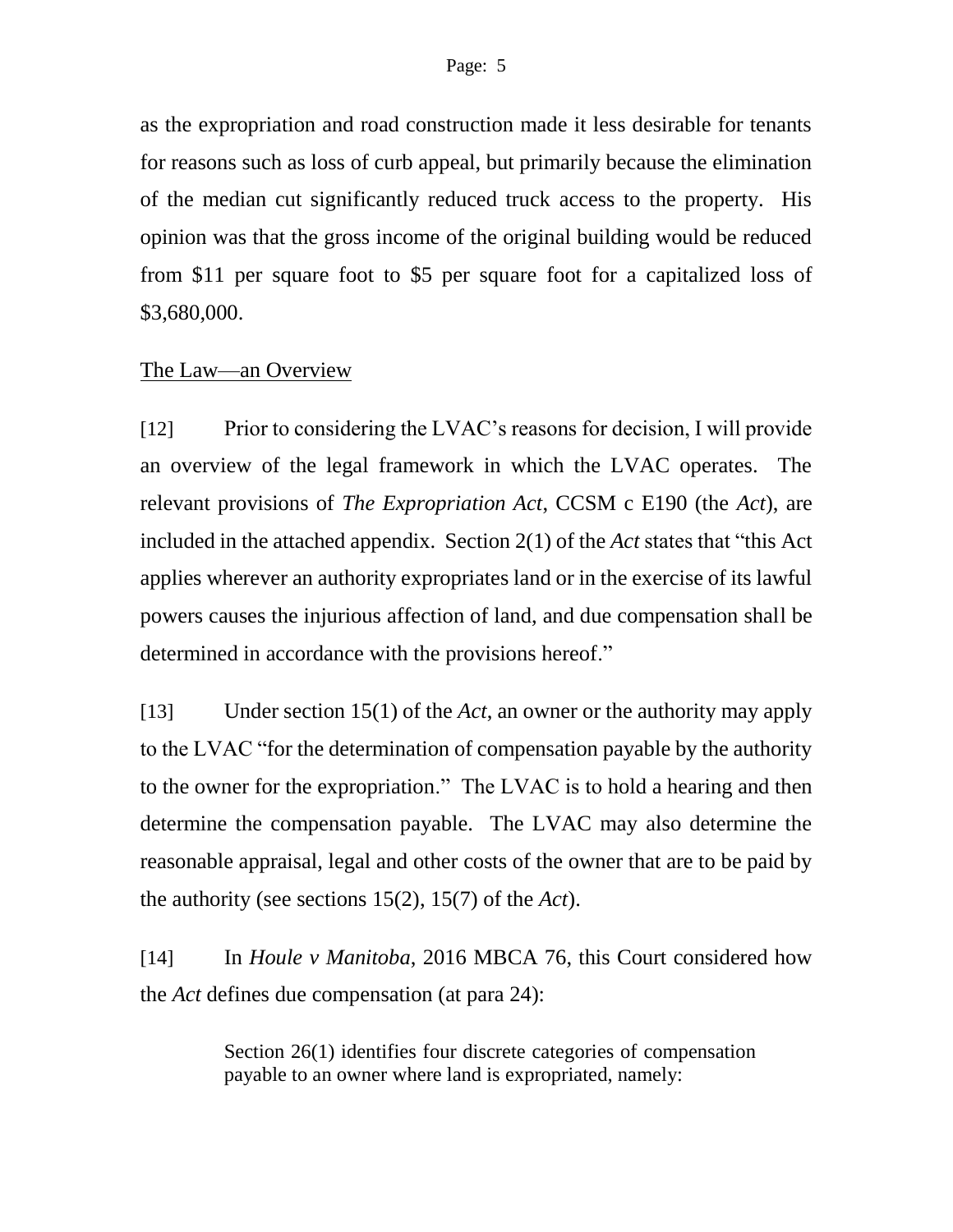- a) the market value of the land;
- b) disturbance costs;
- c) damages for injurious affection; and
- d) the value to the owner of any special economic advantage incidental to his actual occupation of the land.

### *Market Value*

[15] In every instance where land is expropriated, the owner will be entitled to compensation for the market value of the land taken. Market value is defined in section 27(1) of the *Act* as "the amount that the land might reasonably be expected to realize if sold in the open market by a willing seller to a willing buyer."

[16] There are certain factors, related to the calculation of market value, that the *Act* states cannot be considered in calculating due compensation. Of relevance to this appeal are the following two factors: "any increase or decrease in the value of the land resulting from the imminence of the . . . expropriation" (at section 27(2)(b)), and "any increase in the value of the land resulting from the land being put to a use that . . . is contrary to law" (at section  $27(2)(d)$ ).

### *Disturbance Costs*

[17] As explained in *Houle*, "Disturbance costs are described generally in section 28(1) as the reasonable costs, expenses and losses arising out of, or incidental to, the expropriation" (at para 25). Further, it was noted that "[d]isturbance damage may be defined generally as economic loss suffered by an owner by reason of having to vacate expropriated property" (at para 28,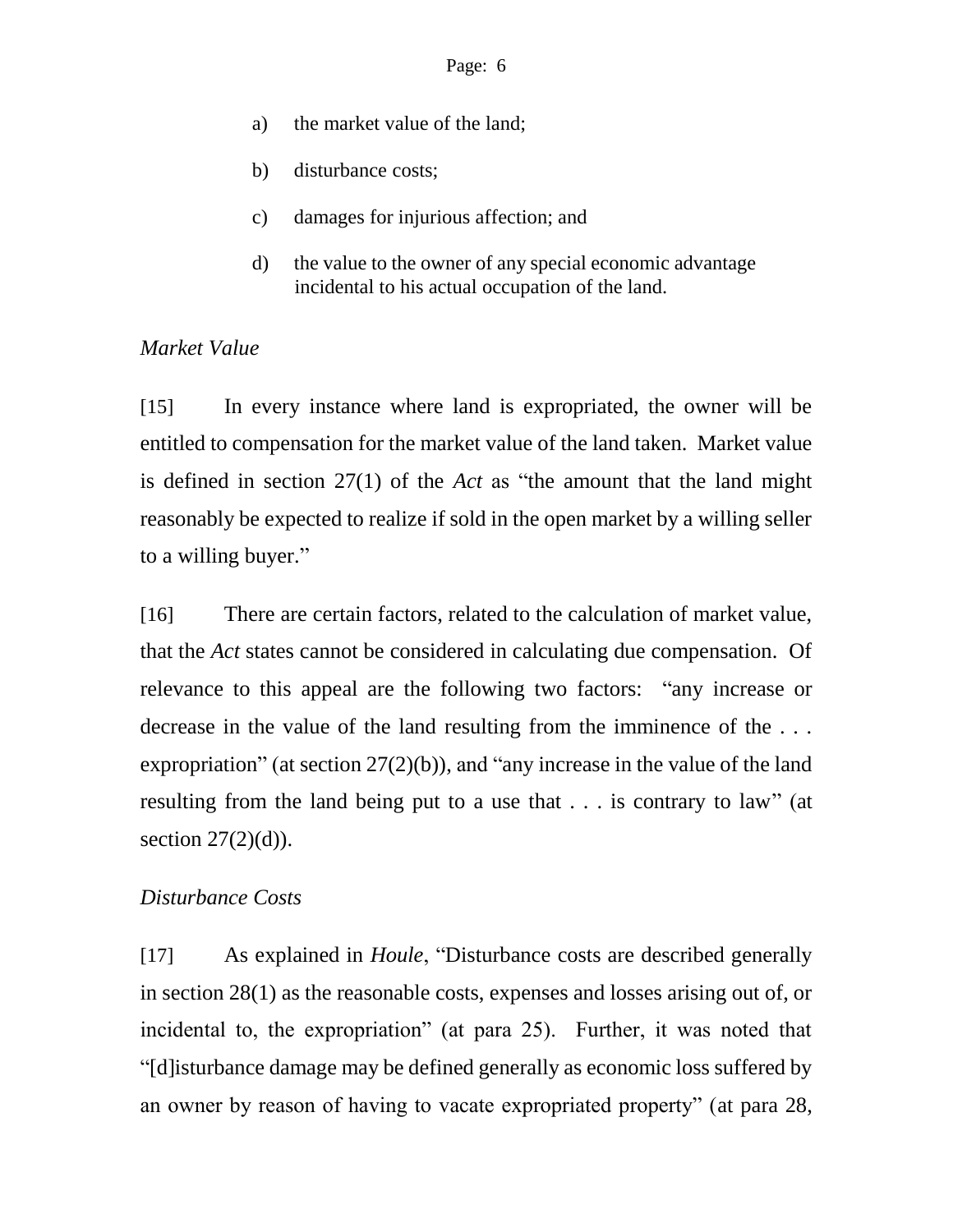quoting Eric CE Todd, *The Law of Expropriation and Compensation in Canada*, 2nd ed (Scarborough: Carswell, 1992) at 274), and that "it [is] permissible for the [LVAC] to award compensation for disturbance costs that would be incurred in the future and that such compensation need not be limited to costs, expenses or losses that have already been incurred" (at para 31; see also *Rebel Holdings Ltd et al v Division Scolaire Franco-Manitobaine*, 2008 MBCA 65, which states that "the broad and liberal interpretation of s. 28(1), as mandated by the Supreme Court, allows the [LVAC] to award damages for costs that will be incurred" (at para 198) (emphasis added)).

#### *Injurious Affection*

[18] Generally speaking, damages for injurious affection are meant to compensate an owner for a reduction in the value of its lands and for other prescribed damages resulting from the actions (including, but not restricted to, expropriation) of a statutory authority (see Christopher J Williams, Andrea Skinner & Matthew Helfand, *Expropriation Law in Ontario* (Toronto: LexisNexis, 2021) at 66).

[19] Section 25(1) of the *Act* provides that "[a]n authority that expropriates land or that in the exercise of its lawful powers causes the injurious affection of land shall pay to the owner thereof due compensation in accordance with this Act for the loss or damage thereby caused."

[20] Compensation for injurious affection is elaborated upon in the *Act* in respect of a partial expropriation where the expropriation has a negative effect on the value of the remaining land or results in other damage. Compensable injurious affection damages are divided into three categories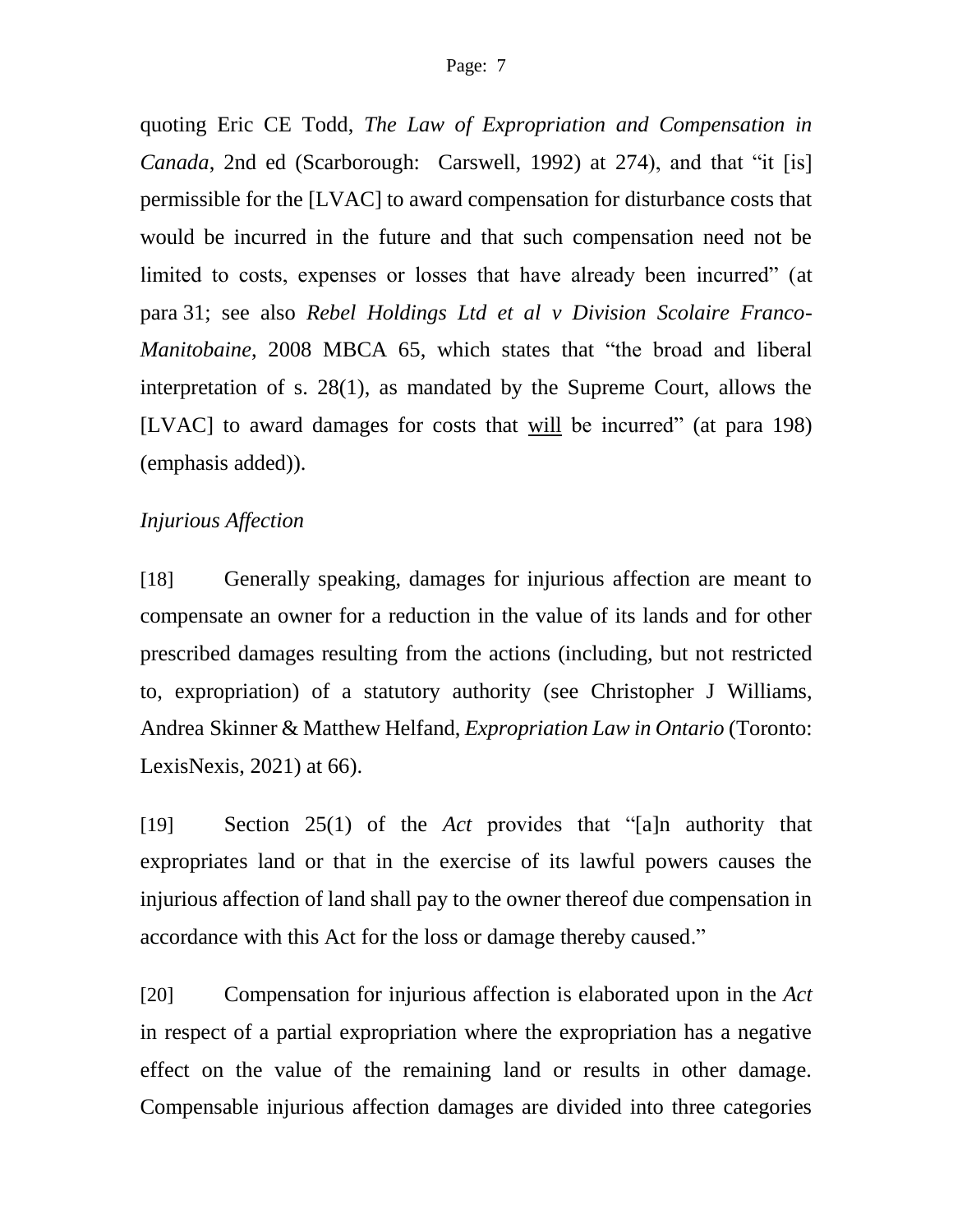under section 30(1) of the *Act*.

[21] First, under section 30(1)(a), a landowner is entitled to compensation for "any reduction in market value of the remaining land of the owner caused by the expropriation of the part". This is perhaps the most typical type of injurious affection in a partial taking and is sometimes referred to as "[s]everance [d]amage" (Todd at p 331).

[22] Next, section 30(1)(b) of the *Act* provides compensation for "the damages sustained by the owner as a result of the existence and the use but not the construction of the works upon the part of the land expropriated" (emphasis added). This codifies compensation for what Todd describes as "pure injurious affection" (at p 332, quoting *Minister of Transport v Edwards* (1963), [1964] 1 All ER 483 (CA (Eng)) (*Edwards*)), which occurs "[w]here part of the owner's land is expropriated the remaining piece or pieces may be less valuable as a result of the actual or intended use made of the portion expropriated" (Todd at p 332). This head of injurious affection damage is restricted by the wording of section  $30(1)(b)$ . Not only is damage from the construction process of the works excluded but, notably, damage is limited to the existence and use of that part of the works that has been built on the expropriated land. As noted by Todd, "The owner cannot recover compensation for deleterious effects which originate from the use of land acquired from other owners or already owned by the public authority" (at p 338). This limitation is a codification of the rule in *Edwards* (the *Edwards*  rule).

[23] In jurisdictions which still apply the *Edwards* rule, injurious affection calculations involve the challenging and artificial exercise of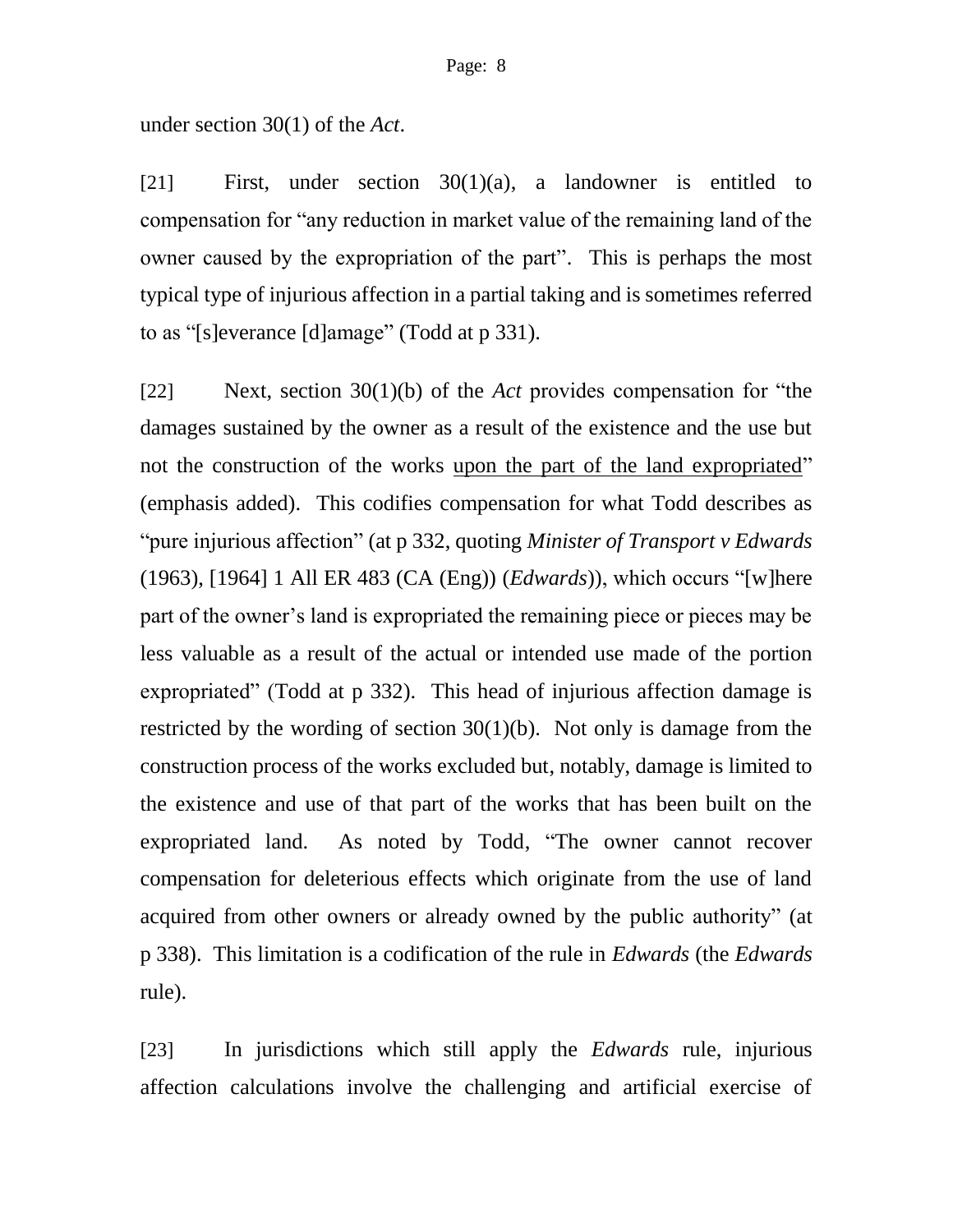determining how much of the injurious affection is attributable to the part of the public project located only within the bounds of the expropriated property, regardless of how big or small that proportion might be. The *Edwards* rule has been subject to much criticism for being arbitrary and because it is "inconsistent with current Canadian principles of full compensation" (Paul B Scargall, Shane Raymon & Shara N Wright, "Private Rights, Public Good: Balancing Competing Interests under Expropriation Law", in Todd L Archibald & Randall Scott Echlin, *Annual Review of Civil Litigation 2005*, (Toronto: Thomson Reuters, 2021), ch I at section II.3 (online: WL Can (date accessed 25 March 2022)); see also Todd at p 340). The Manitoba Law Reform Commission recommends that it be abolished in Manitoba (see Manitoba Law Reform Commission, *Creating Efficiencies in the Law: The Expropriation Act of Manitoba: Final Report*, Report #137 (Winnipeg: MLRC, 2019) (the MLRC Final Report)).

[24] Finally, section 30(1)(c) of the *Act* provides compensation for "such other damages sustained by the owner as a result of the existence, but not the construction or use, of the works as the authority would otherwise be responsible for in law if the existence of the works were not under the authority of a statute" (emphasis added). This section provides for damages (not otherwise included in section  $30(1)(a)$  or section  $30(1)(b)$ ) as a result of the existence of the works. Important limitations are again imposed. As noted by the Manitoba Law Reform Commission, compensation would not be awarded for things like noise, dust, litter and vibration arising from the use of the works (see the MLRC Final Report at p 7). The damages are not specifically limited to that part of the works constructed on the expropriated land as in section 30(1)(b). However, the compensable damages are restricted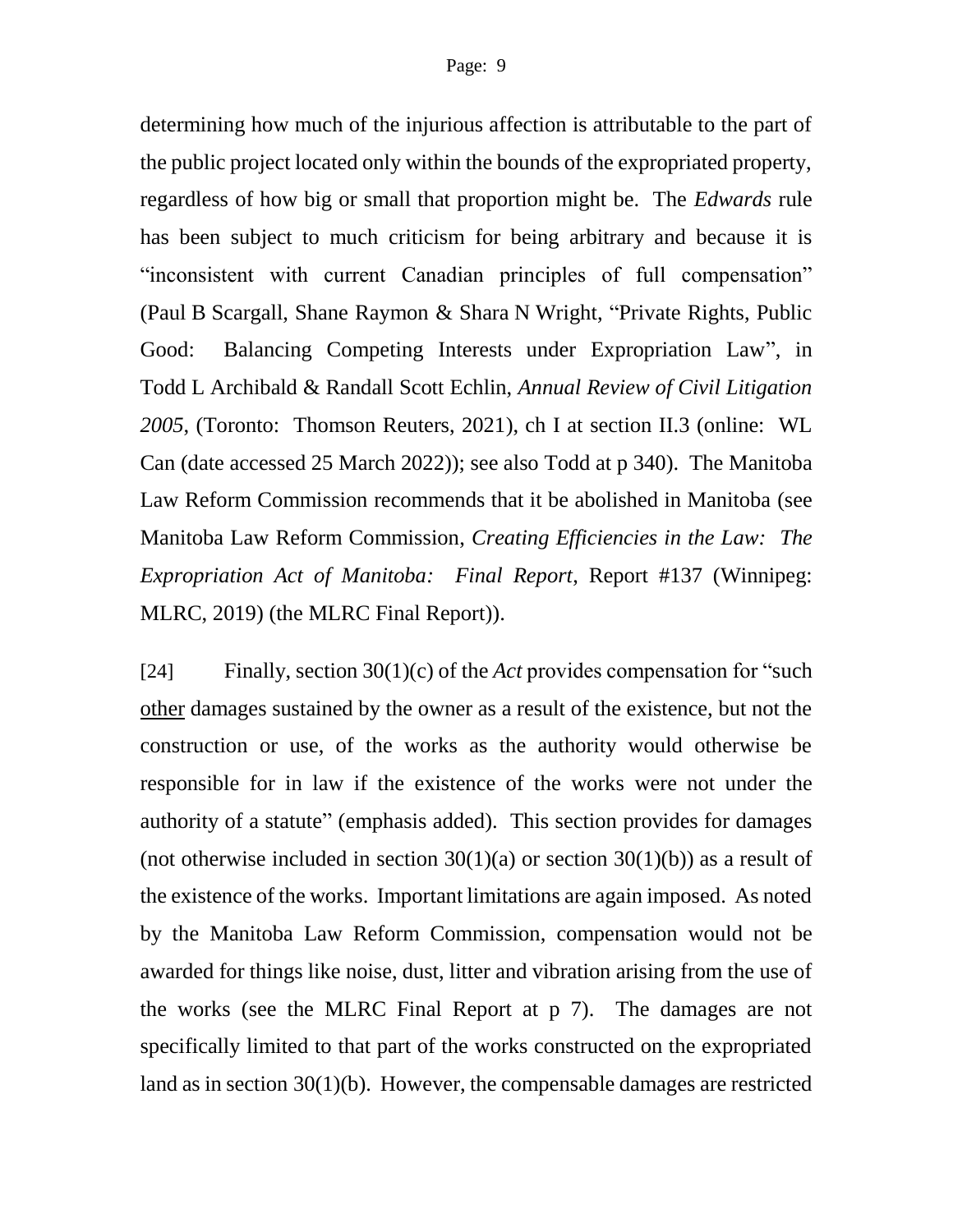to those that would have been actionable at common law, such as under the tort of nuisance, for example.

[25] Injurious affection damages, where no land is taken from an owner, are provided for in section 31 of the *Act*. Such damage can occur where the actions of the statutory authority interfere with the owner's use of its land, resulting in a reduction of market value or other damages (see Williams et al at p 67). A claim for injurious affection where no land is taken must be made by application to the Court of Queen's Bench within two years after the work which caused the damage is first used (see section 31(2) of the *Act*). Notably, the LVAC does not have jurisdiction over such claims (see the MLRC Final Report at p 7). Although the Manitoba Law Reform Commission has recommended that the *Act* be amended to transfer jurisdiction for such a claim from the Court of Queen's Bench to the LVAC, this has not occurred.

[26] The parties agree, as do I, that section 31 of the *Act* does not apply in the circumstances of this case.

#### *Betterment*

[27] The *Act* provides that "[t]he value of any advantage to . . . the remaining lands . . . derived from the works . . . shall be set-off, but only against the amount of the damages for injurious affection" (at section 32). In this way, the *Act* provides for the possibility that the value of an owner's property may be enhanced, or bettered, by the improvements made by the expropriating authority.

[28] As with injurious affection, betterment is measured with reference to a point in time after the expropriation, when the works have been completed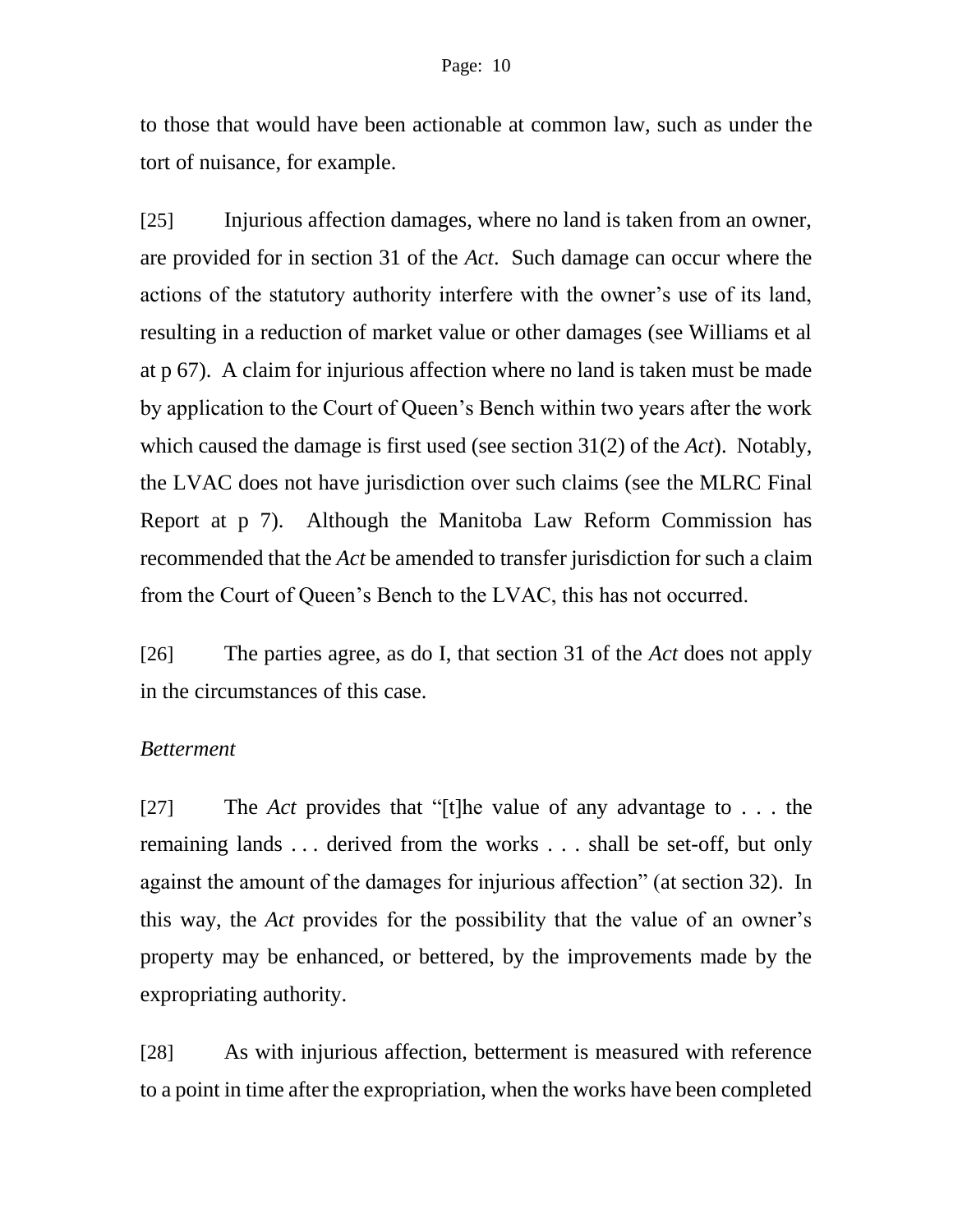and are in use. This is in contrast to market value which is assessed as of the date of expropriation. Conceptually, betterment is the corollary of injurious affection as both seek to gauge the effect of the completed works on the value of the remaining land. If there is both betterment and injurious affection, they are off-set.

#### *Costs*

[29] An owner is entitled to be reimbursed by the expropriating authority for its "reasonable appraisal, legal and other costs that are reasonably incurred . . . for the purpose of determining the compensation payable" (at section 15(6) of the *Act*). These costs are often dealt with after the hearing to determine compensation (see section 15(7)).

#### *Summary—Partial Taking*

[30] As submitted by counsel for the owner at the hearing of the appeal, in a partial expropriation, fair market value of the land is the focus of the calculation of compensation. However, if there is a business or revenue aspect to the land that has been affected, there will be a disturbance claim. Injurious affection arises in a partial expropriation where there is a negative impact on the value of the remaining land.

### The LVAC's Reasons for Decision

[31] The LVAC heard evidence over the course of four days in March 2019 and was provided with documentary evidence, including expert appraisal reports filed by the owner and the City. Twenty months after hearing the owner's application, the LVAC issued its reasons for decision and order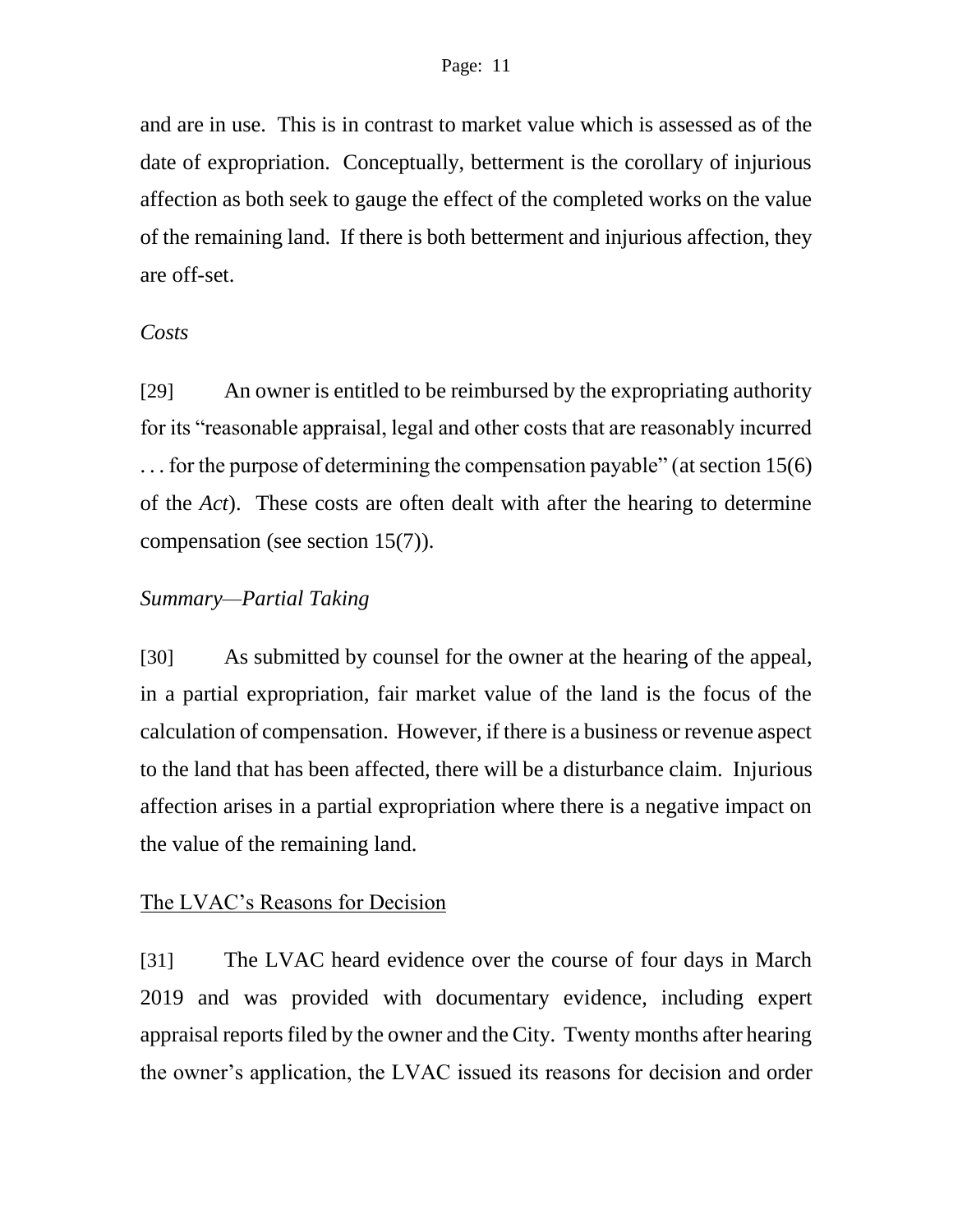(the reasons).

[32] In the reasons, the LVAC described the compensation issues for its determination as relating to the median cut, betterment, injurious affection/damages, the gas distribution box, the pad site and appraisal values. The LVAC described the parties' positions and the substance of their respective experts' evidence. It noted that the owner claimed injurious affection damages due to the closure of the median cut, the loss of potential to build on the pad site, the loss of building or parking expansion on the east side of the property due to the new location of the gas distribution box, loss of curb appeal and possible loss of tenant renewal.

[33] In the "Analysis" section of the reasons, as I will explain, the LVAC made decisions on most, but not all, of the issues raised. The total compensation awarded was:

| • value of land taken               | \$125,000.00 |
|-------------------------------------|--------------|
| • injurious affection               | 0.00         |
| (less betterment)<br>$\bullet$      | 0.00         |
| damages:<br>$\bullet$               |              |
| trees removed<br>$\bigcirc$         | 14,305.00    |
| balance of permit fee<br>$\circ$    | 3,822.80     |
| <b>BA</b> Group invoice<br>$\circ$  | 33,929.77    |
| <b>Total Compensation:</b>          | \$177,057.57 |
| Issues and Positions of the Parties |              |

[34] The owner raises several grounds of appeal. It argues that the LVAC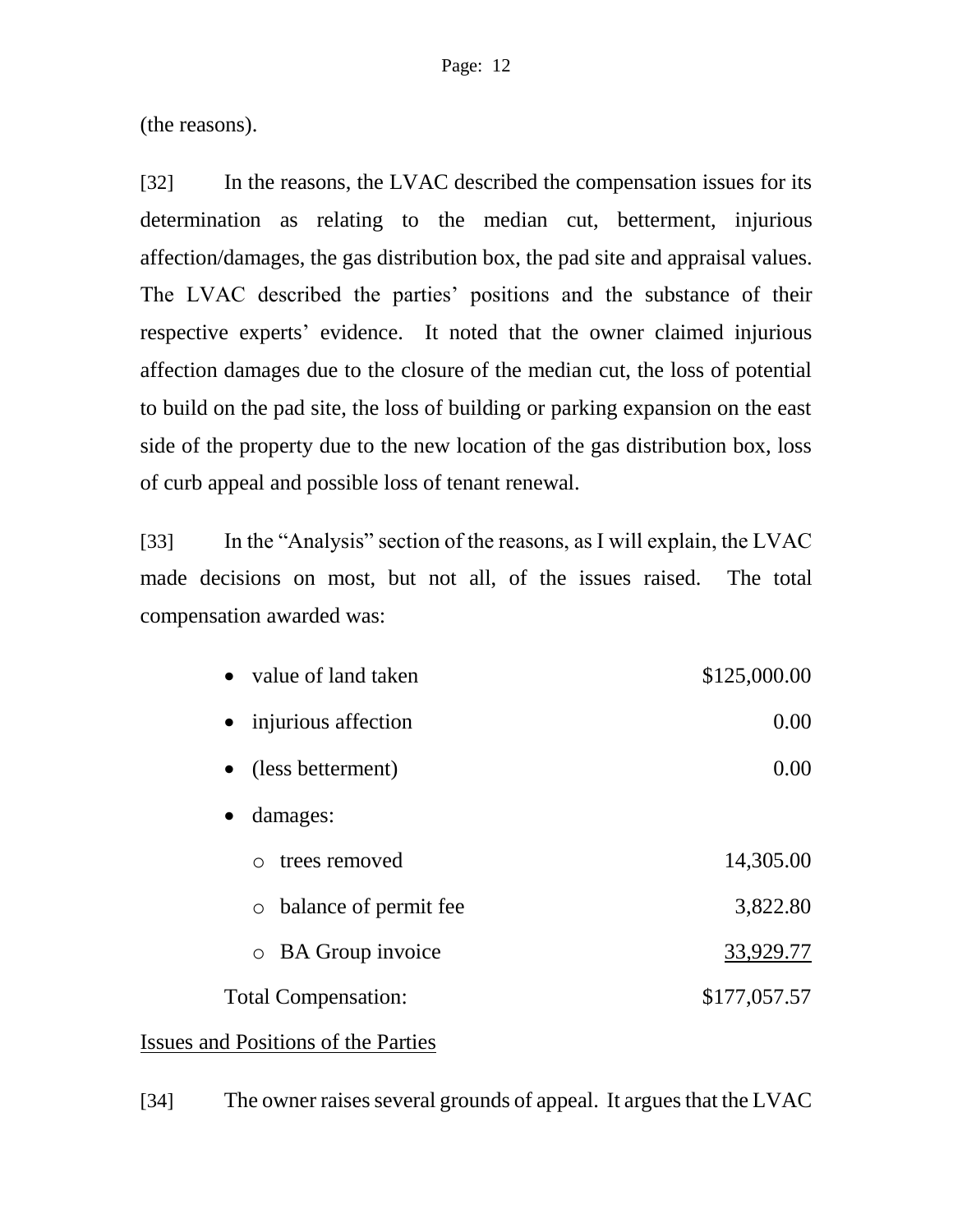#### Page: 13

incorrectly interpreted and applied principles of expropriation law and failed to provide adequate or any reasons for many of its decisions.

[35] In particular, the owner asserts that the LVAC erred in finding that a left-hand turn from St. Matthews Avenue onto the property via the median cut was illegal under *The Highway Traffic Act*, CCSM c H60 (the *HTA*); compounding that error by finding that such a turn was an illegal use of the property under section 27(2)(d) of the *Act*; failing to find that the remainder of the property was injuriously affected by the closure of the median cut; determining the market value of the expropriated land, including by failing to perform a market-value analysis; applying the wrong test in determining if the relocation of the gas distribution box resulted in injurious affection of the remaining land; failing to provide sufficient or any reasons for denying the \$1,330,000 disturbance claim for loss of the pad site; failing to order compensation for the work to be done to repair or replace the sprinkler system; and making inconsistent decisions on legal and consulting costs. The owner asks this Court to order payment of both its disturbance claim and the claim for repair of the sprinkler system and to refer all other issues back to the LVAC for redetermination.

[36] The City's position is that the reasons are "detailed, thoughtful and far from insufficient"; the LVAC correctly found that a left-hand turn through the median cut was illegal under section 109 of the *HTA* and, as an impermissible use, no value could be assigned to the median cut; reading the reasons in light of the record shows that it properly considered a market-value analysis; it agrees that the LVAC failed to consider whether moving the gas distribution box had an impact on the value of the property and considered the irrelevant fact that it was not on the owner's land; the LVAC did not err in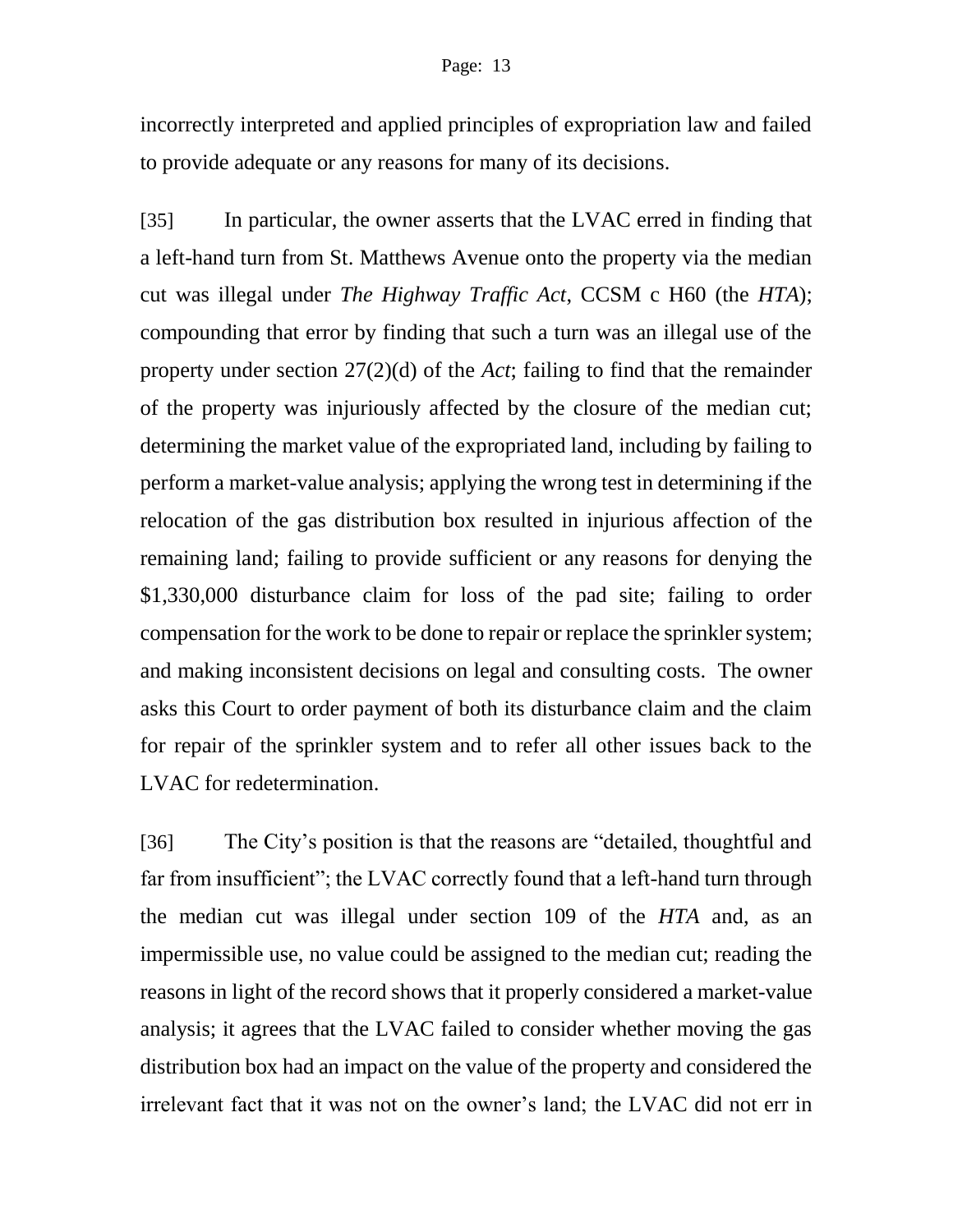denying the \$1,330,000 disturbance claim for loss of the pad site when the reasons are read in light of the submissions; the LVAC was correct to deny compensation for the sprinkler system as there was no proof of payment for the repairs; and the LVAC made no error in leaving the determination of reasonable legal and consulting costs to the parties.

### Jurisdiction and Standard of Review

[37] Section 44(1) of the *Act* allows any party to a proceeding before the LVAC to "appeal the amount certified as compensation payable" to this Court. Such an appeal "may be made on questions of law or fact or mixed law and fact" and this Court may "refer any matter back to the [LVAC] for determination" or "make any determination that the [LVAC] has the power to make" (at section  $44(2)$ ).

[38] As the *Act* provides for a statutory appeal, this Court is to apply appellate standards of review "determined with reference to the nature of the question" (*Canada (Minister of Citizenship and Immigration) v Vavilov*, 2019 SCC 65 at para 37). For example, questions of law, including questions of statutory interpretation, will be reviewed on the standard of correctness. Questions of fact and of mixed fact and law will be reviewed on the standard of palpable and overriding error (*ibid*).

### Analysis

[39] I will now address the issues raised by the owner.

### *Closure of Median Cut*

[40] The LVAC considered the effect of closing the median cut and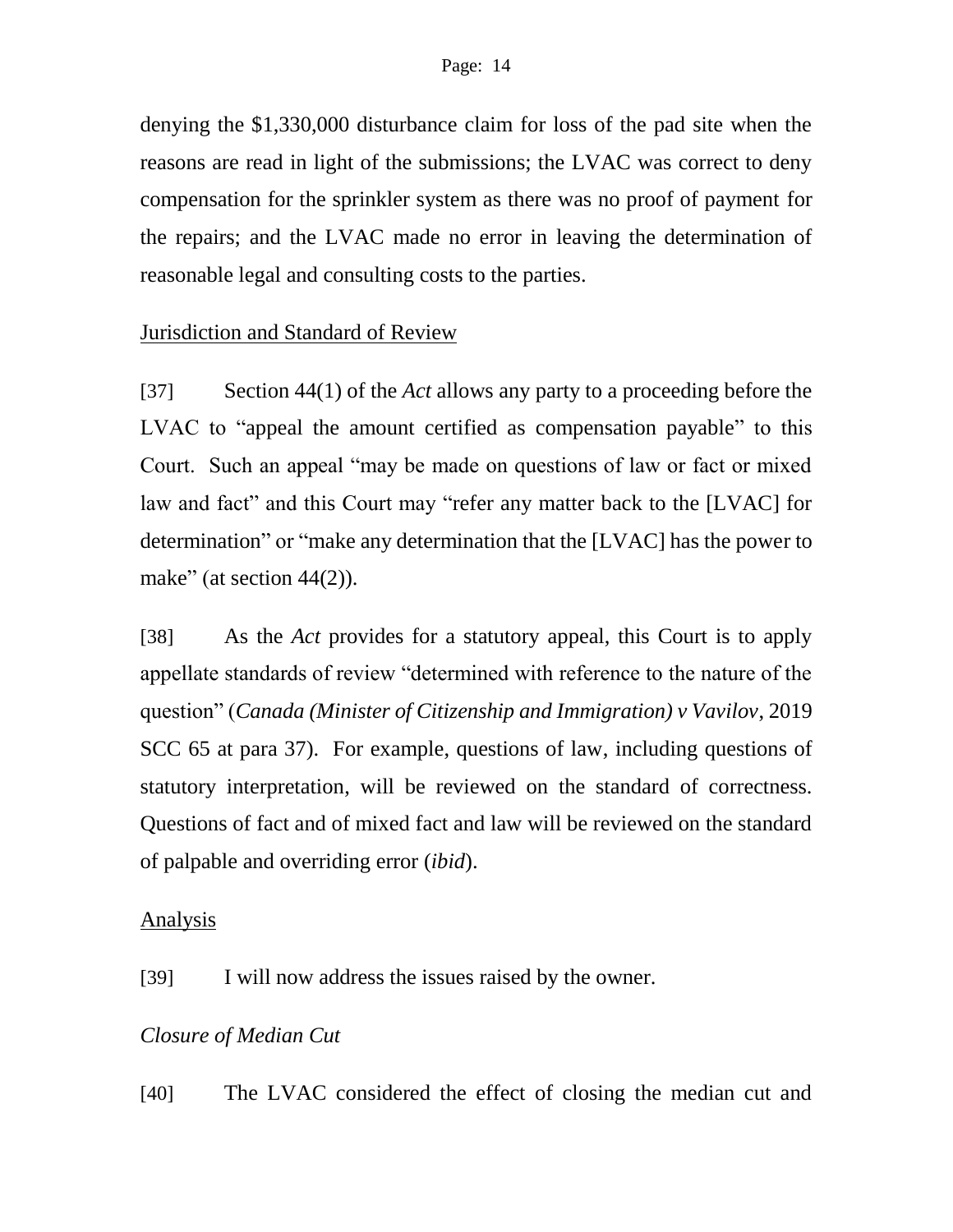found that "the [t]enant may be inconvenienced, but the trucks [were] still able to enter the south entrance of the [p]roperty . . .. This [did] not constitute a loss or damages to the [o]wner." It also stated that it "[did] not find that access to, and parking at, the [p]roperty was severely impacted." Moreover, the LVAC accepted the City's argument that a left turn through the median cut into the driveway on the property was illegal under sections 109(1), 121(1) and 121(3) of the *HTA*. Relying on section 27(2)(d) of the *Act*, the LVAC concluded that compensation "cannot be awarded for something that is deemed illegal use" and, therefore, it "reject[ed] compensation for the loss of the [m]edian [c]ut."

[41] The LVAC's reasons in respect of the median cut focused nearly exclusively on whether a left turn from St. Matthews Avenue via the median cut was illegal and whether that disentitled the owner to compensation for its closure due to section 27(2)(d) of the *Act*.

[42] There are significant problems with the LVAC's analysis.

[43] Section 27(2)(d) has no application to the consideration of injurious affection. The purpose of that section is to ensure that, in determining market value of expropriated land, no consideration is given to any enhancement of market value by virtue of the expropriated land itself being put to an illegal use (see Todd at pp 171-72). Courts in England have extended this principle beyond market value to deny a claim for disturbance damages where income is being earned from an illegal use of expropriated property (see Guy RG Roots et al, eds, *The Law of Compulsory Purchase*, 3rd ed (Haywards Heath: Bloomsbury Professional, 2018) at para 445). However, I am not aware of this principle having been expanded to apply to injurious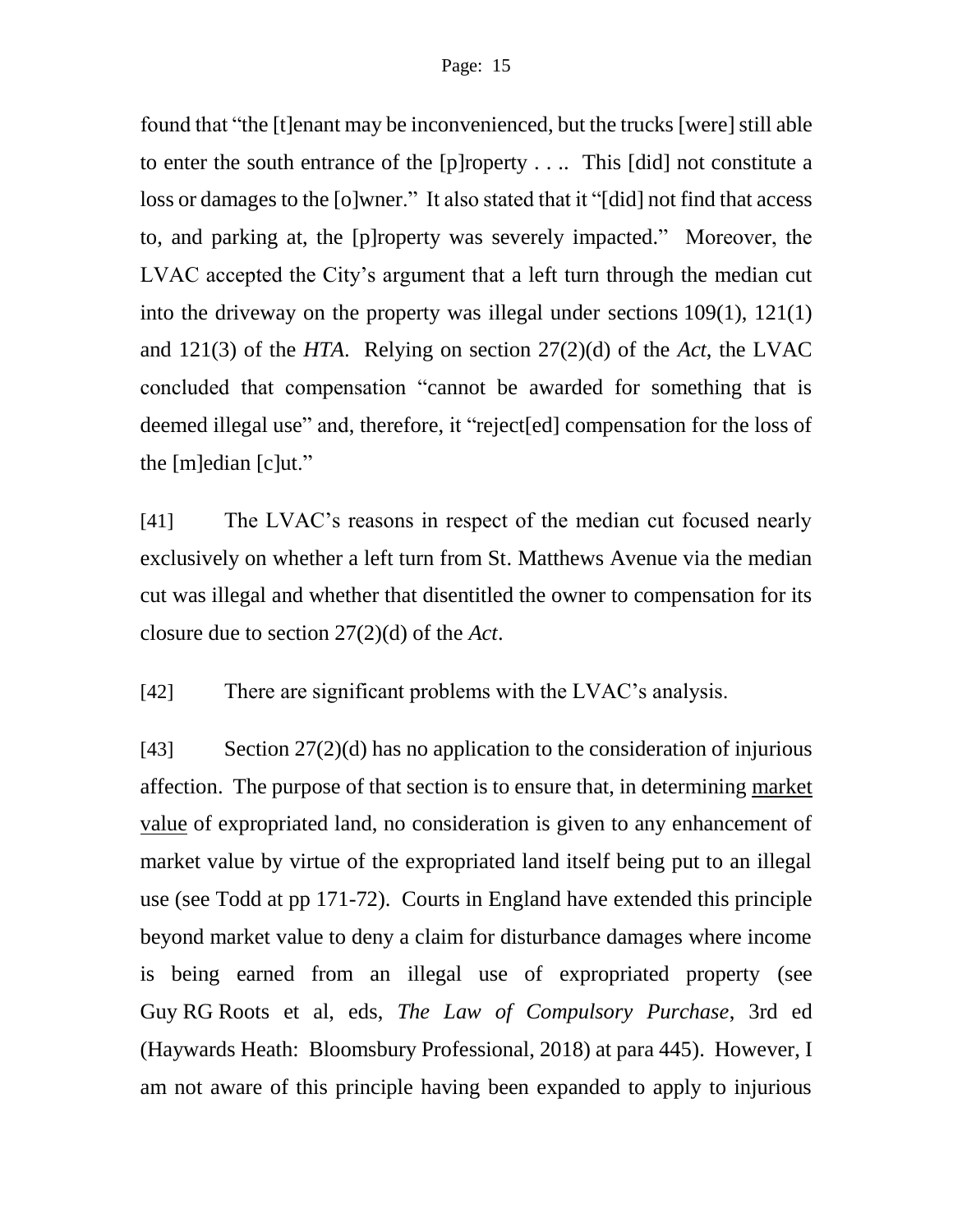affection.

[44] In my view, the LVAC was correct in finding that the left turn was illegal. However, as section 27(2)(d) of the *Act* does not apply to injurious affection claims, the LVAC should have considered the three possible categories of injurious affection under section 30(1) of the *Act* and whether any of them applied to the closure of the median cut. If the LVAC concludes that damages for injurious affection are appropriate, it will then have to consider whether the road construction resulted in any advantage to the remaining land and, if so, the value to be set-off by way of betterment.

[45] I will return later to the illegality of the left turn and the question of whether the LVAC should have considered the median cut in assessing the market value of the expropriated land.

## *Pad Site*

[46] The owner asserted before the LVAC that it suffered disturbance damages in the form of the loss of potential revenue from the pad site. The owner's appraiser determined the loss to be \$1,330,000. The LVAC neither awarded disturbance damages for lost revenue, nor explained why it did not. The entirety of its analysis with respect to the pad site is:

> With respect to the loss of potential to build a [p]ad [s]ite on the south east corner of the [p]roperty, the [o]wner had only preliminary drawings and engineering completed, but had not started construction. The [o]wner applied and received a foundation permit, which the City later revoked. The [LVAC] believes the [o]wner should be reimbursed for reasonable engineering costs along with the balance of the foundation permit costs.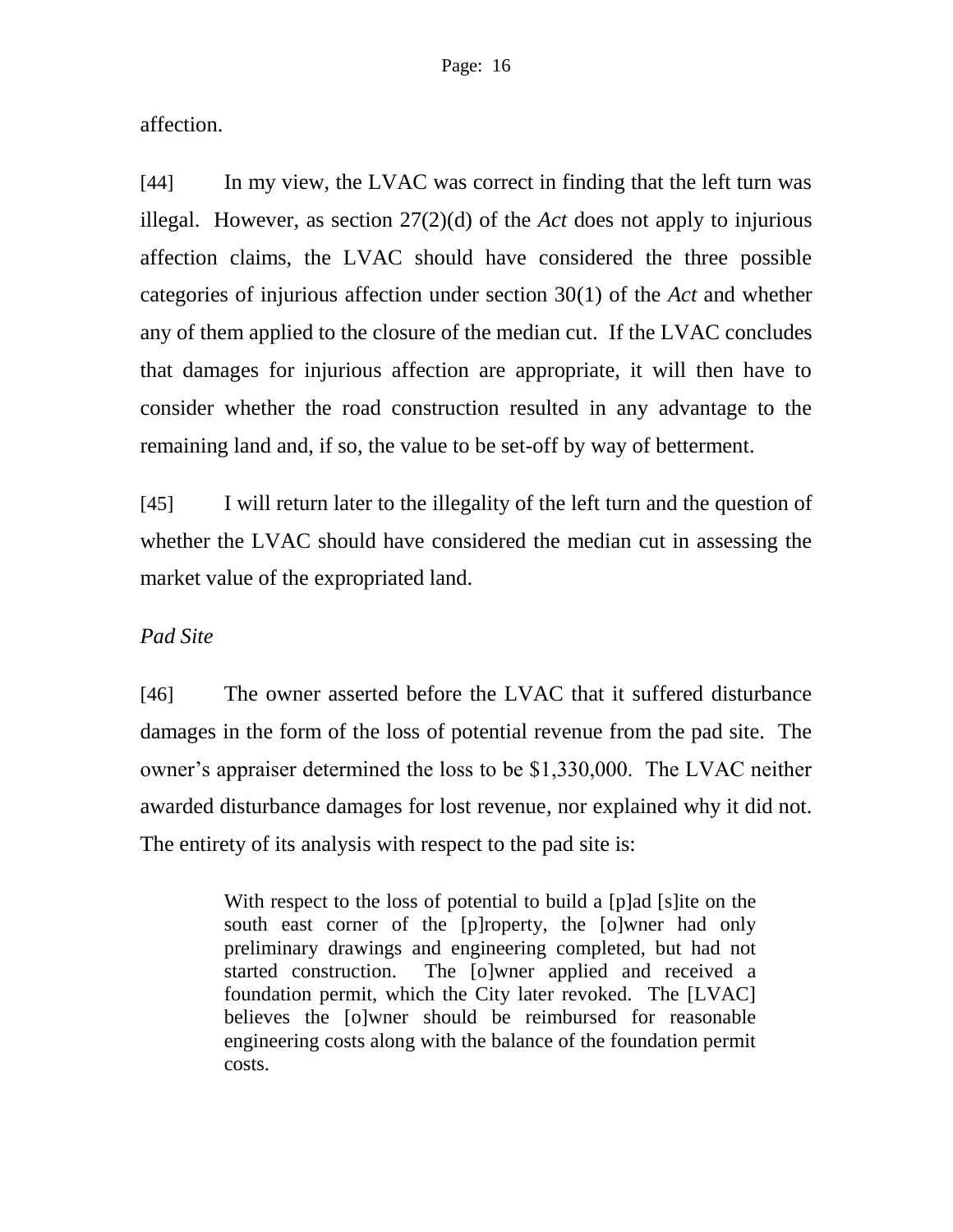[47] The LVAC ordered the City to return the balance of the foundation permit fee of \$3,822.80.

[48] The LVAC was aware of the \$1,330,000 claim for disturbance damages as it is referred to in the "Background" section of the reasons. No explicit decision is made. However, essentially through default, the claim was not awarded. The lack of any reasons makes it impossible for this Court to review the decision.

### *Gas Distribution Box*

[49] The owner claimed injurious affection of the property due to the City's decision to move the gas distribution box, interfering with the owner's ability to develop the property. The LVAC rejected this claim, stating that "[t]he [g]as [d]istribution [b]ox was relocated onto City property; therefore the [o]wner ha[d] not lost any land, therefore no loss of development potential."

[50] As earlier indicated, injurious affection damages can arise as a result of the exercise of an authority's statutory powers in the absence of an expropriation. The owner relies on this, arguing that "[i]njurious affection is payable if, by exercising its lawful powers to move the gas works, the City affected the market value of the land. This is so even though no land was lost". I agree. To the extent that the LVAC concluded otherwise, it erred. Like the claim for injurious affection resulting from the closure of the median cut, the LVAC should have considered the three possible categories of injurious affection under section 30(1) of the *Act* and whether any of them applied to the relocation of the gas distribution box.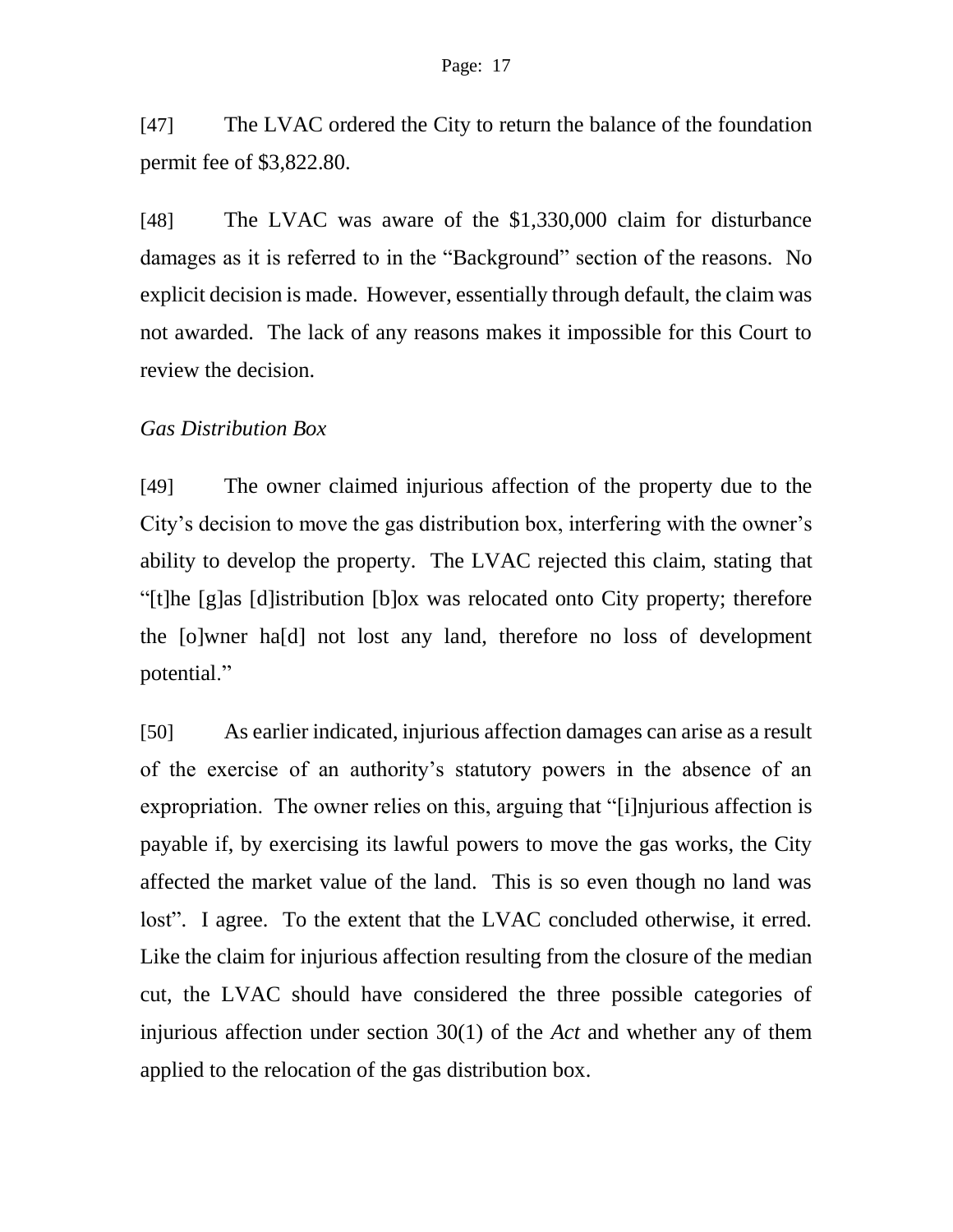### *Sprinkler System*

[51] As previously noted, the expropriated land contained several mature trees that were removed which disturbed an underground sprinkler system that had to be repaired or replaced. The owner provided a quote to the LVAC in the amount of \$17,380.75 for the necessary work. The LVAC rejected this claim because "an invoice ha[d] not been provided to show what work was actually completed."

[52] The LVAC's decision not to award the cost to repair or replace the sprinkler system merely because there was no evidence that the work had actually been completed is arbitrary and wrong. This claim was in the nature of disturbance damages. As previously explained, a disturbance claim is compensable if it is a reasonable cost, expense or loss arising out of or incidental to the expropriation. Such claims are not limited to those that have already been incurred.

### *Market Value*

[53] The LVAC accepted the City's appraiser's estimate of the market value of the expropriated land. It awarded compensation of \$125,000 for the expropriated land, being 11,284 square feet at \$11.03 per square foot, rounded up. In doing so, the LVAC stated, "Compensation can only be paid for the value of the [p]roperty at the [d]ate of [e]xpropriation, not the possible future value." The LVAC's reasons for its assessment of the market value of the expropriated land are very scant. No reasons are given for its rejection of the owner's appraiser's opinion, nor does the LVAC provide its own marketvalue analysis.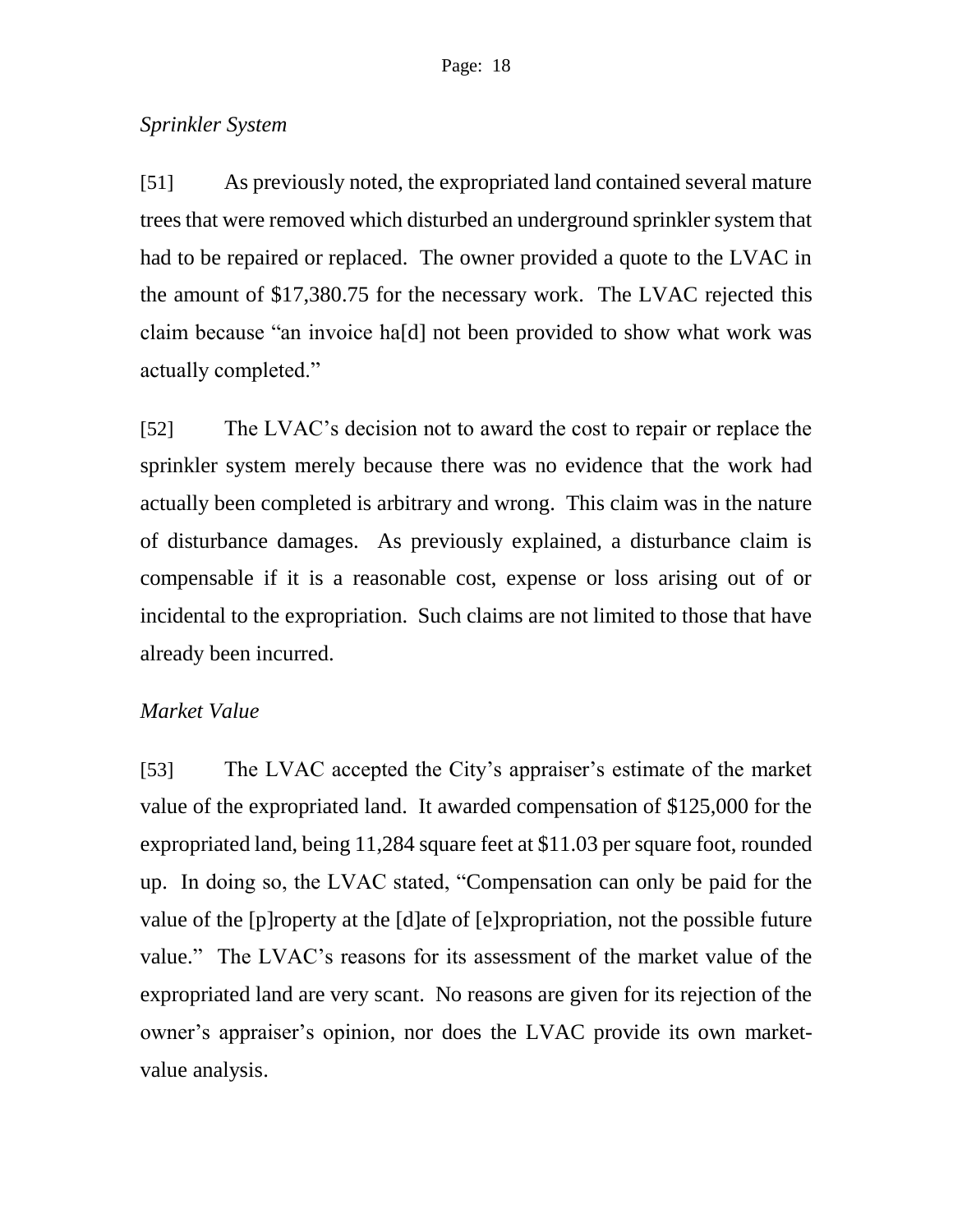[54] The owner submits that the LVAC erred in failing to ascertain the value of the property "in its actual condition at the time of expropriation with all its existing advantages and with **all its possibilities**".

[55] In particular, the owner asserts that the LVAC erred by failing to consider the highest and best use of the property which would include the development potential of the pad site. It maintains that the value chosen by the LVAC effectively took into account the City's cancellation of the foundation permit for the pad site as a result of the impending expropriation, violating section 27(2)(b) of the *Act*, which requires that fair market value be determined without reference to any decrease in value of the land resulting from the imminence of the expropriation. If the LVAC did fail to consider the potential development value of the property due to the impending expropriation, this would be an error.

[56] In addition, the owner argues that the LVAC erred by not considering the value to the property of truck access through the median cut.

[57] I agree with the City that the left turn through the median cut was illegal under the *HTA* as it violated the prohibition that "[n]o driver shall drive a vehicle to the left of the directional dividing line of a roadway" (at section 109(1)), and is not permitted by any of the exceptions thereunder. This is because, in order to perform the left turn, a driver was required to drive into the lane of oncoming traffic, albeit for a relatively short distance, to access the driveway on the property due to the median cut and driveway not lining up.

[58] Having determined that the left turn was illegal, the next step in the analysis is to determine if it was an illegal use only of the median cut or if the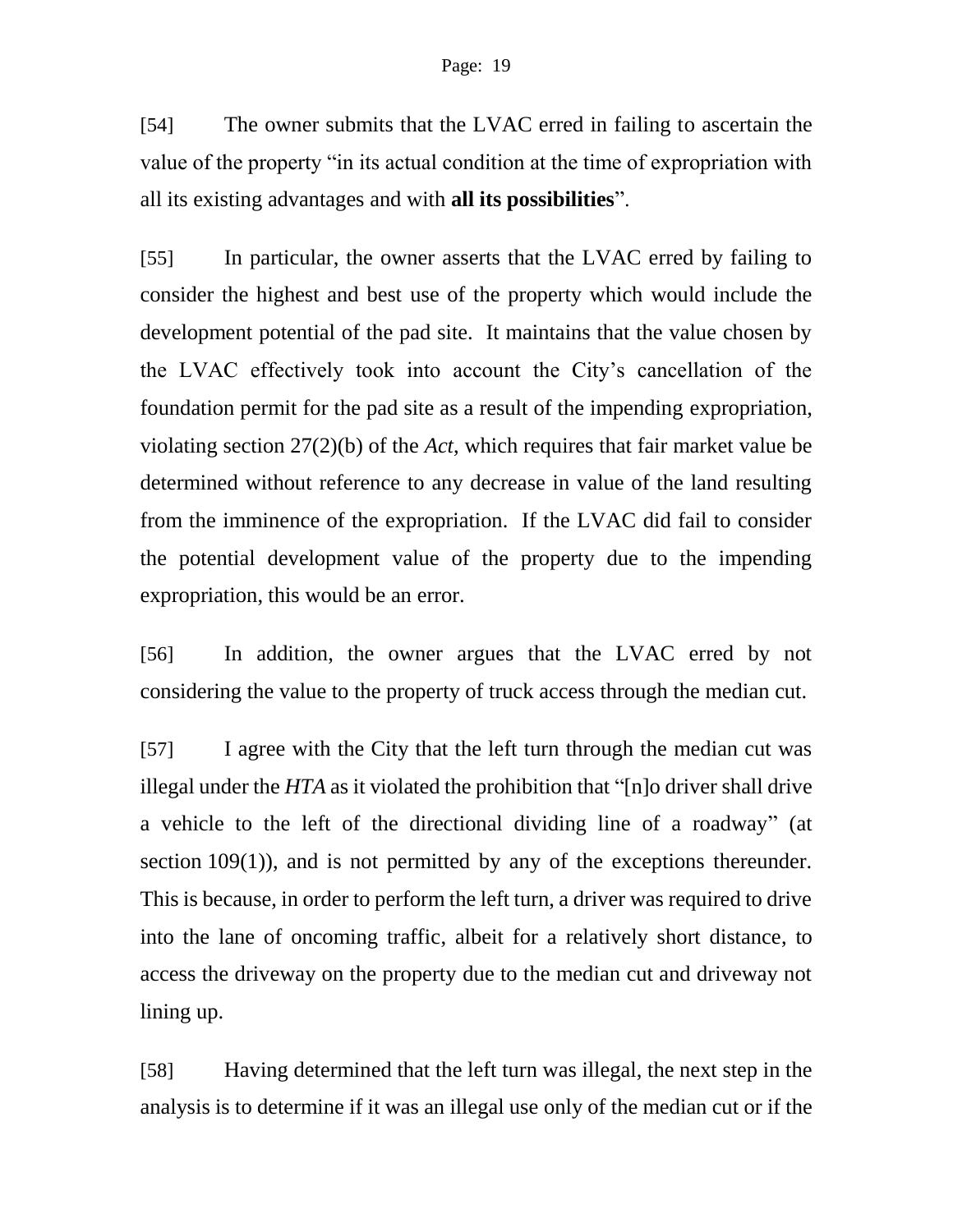completion of the left turn into the property resulted in the illegal use of the property as well. If it was an illegal use of the property, in a market-value analysis, the ability to make the left turn would be excluded from consideration under section 27(2)(d) of the *Act*. These are questions best left to the LVAC for determination.

### *Conclusion—Due Compensation*

[59] Given the errors, lack of clarity and absence of reasons for the LVAC's decisions on the underlying components of due compensation and in keeping with the owner's submissions at the appeal, I would return the issue of due compensation for the expropriation to the LVAC for a new hearing. In doing so, all issues relating to due compensation, including injurious affection and betterment, are to be returned to the LVAC.

## *Legal and Consulting Costs*

[60] The owner provided the LVAC with a book of documents "which included a summary of costs showing dates, invoice numbers and amounts." The LVAC ordered payment of only one consulting invoice from the BA Group in the amount of \$33,929.77 as a copy of the invoice was provided. Because "[a]ctual invoices and/or company statements were not supplied" for the rest, it found that "[t]he evidence the [LVAC] ha[d] [was] insufficient to determine all costs." However, the LVAC later concluded its reasons by awarding "reasonable appraisal, legal and other costs reasonably incurred".

[61] The LVAC's reason for denying almost the entirety of the owner's claims for legal and consulting costs is arbitrary. The owner provided evidence of the expenses it incurred by providing a listing of invoices and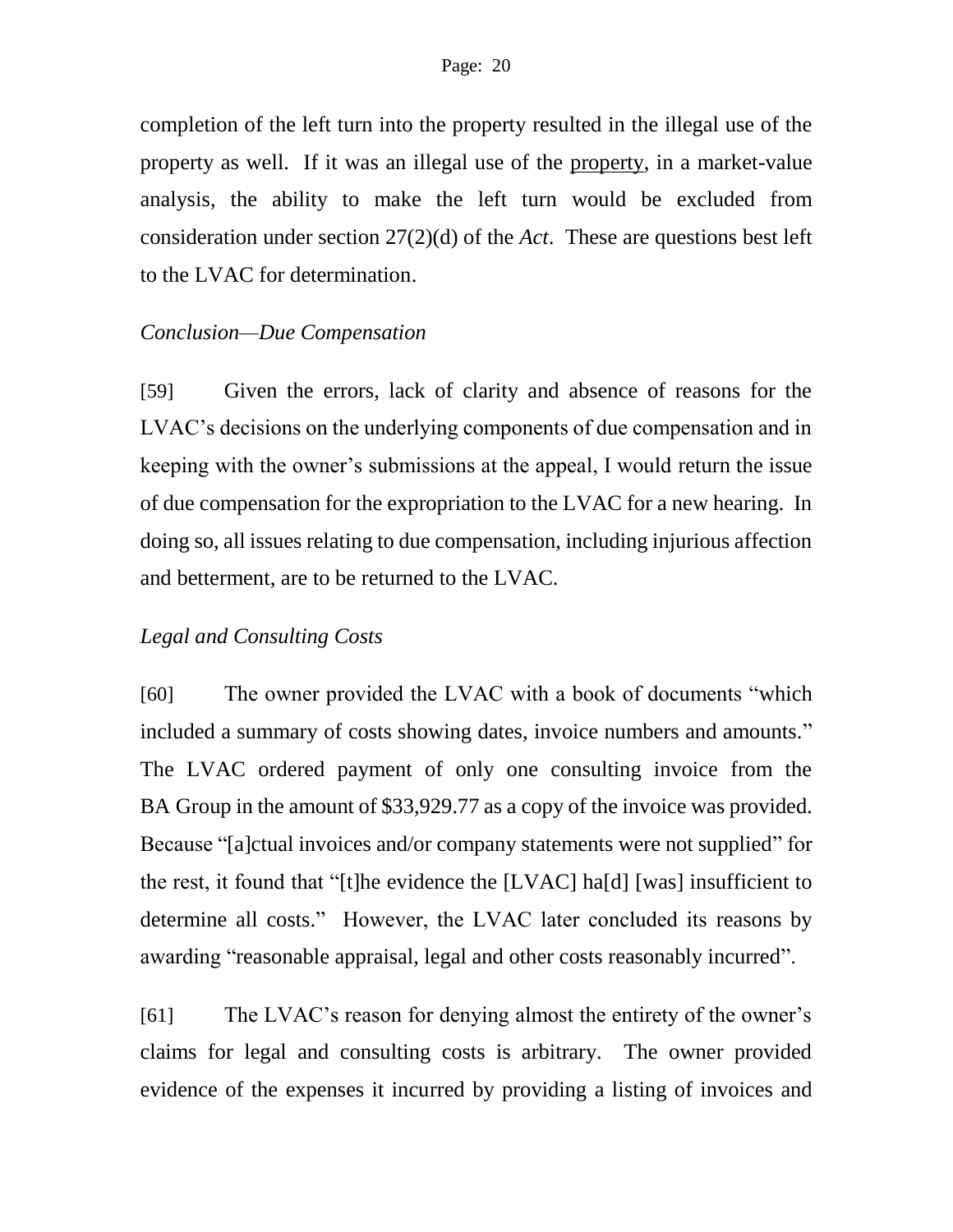amounts. To deny payment simply because copies of the underlying invoices were not provided is not in keeping with what counsel agreed is the usual practice of the LVAC. Moreover, the LVAC denied the costs claims but, at the same time, ordered payment of the owner's reasonable costs. Presumably, and illogically, this would have required a second hearing to review the exact same claims.

[62] The panel was advised by counsel at the appeal that the parties have reached agreement on many of the owner's costs claims. To the extent that any such claims are unresolved, I would return them to the LVAC for a new hearing.

### Conclusion

[63] This is one of those rare circumstances where the LVAC's reasons for its decisions on certain issues are so inadequate as to prevent "informed consideration of the grounds of appeal" (*FH v McDougall*, 2008 SCC 53 at para 98). Moreover, the reasons fail to fulfil other purposes of reasons—in particular, they do not "justify and explain the result", nor do they "tell the losing party why he or she lost" (*ibid*; see also *Histed v Law Society of Manitoba*, 2021 MBCA 70 at para 82). This, coupled with the numerous errors I have identified, requires a new hearing.

[64] I would allow the appeal and send the claim back, in its entirety, to the LVAC for a new hearing in accordance with the guidance provided in these reasons on the applicable legal principles. As there has already been significant delay in achieving resolution of the outstanding issues, including the 20 months that it took the LVAC to release the reasons, I urge the LVAC to prioritize this matter.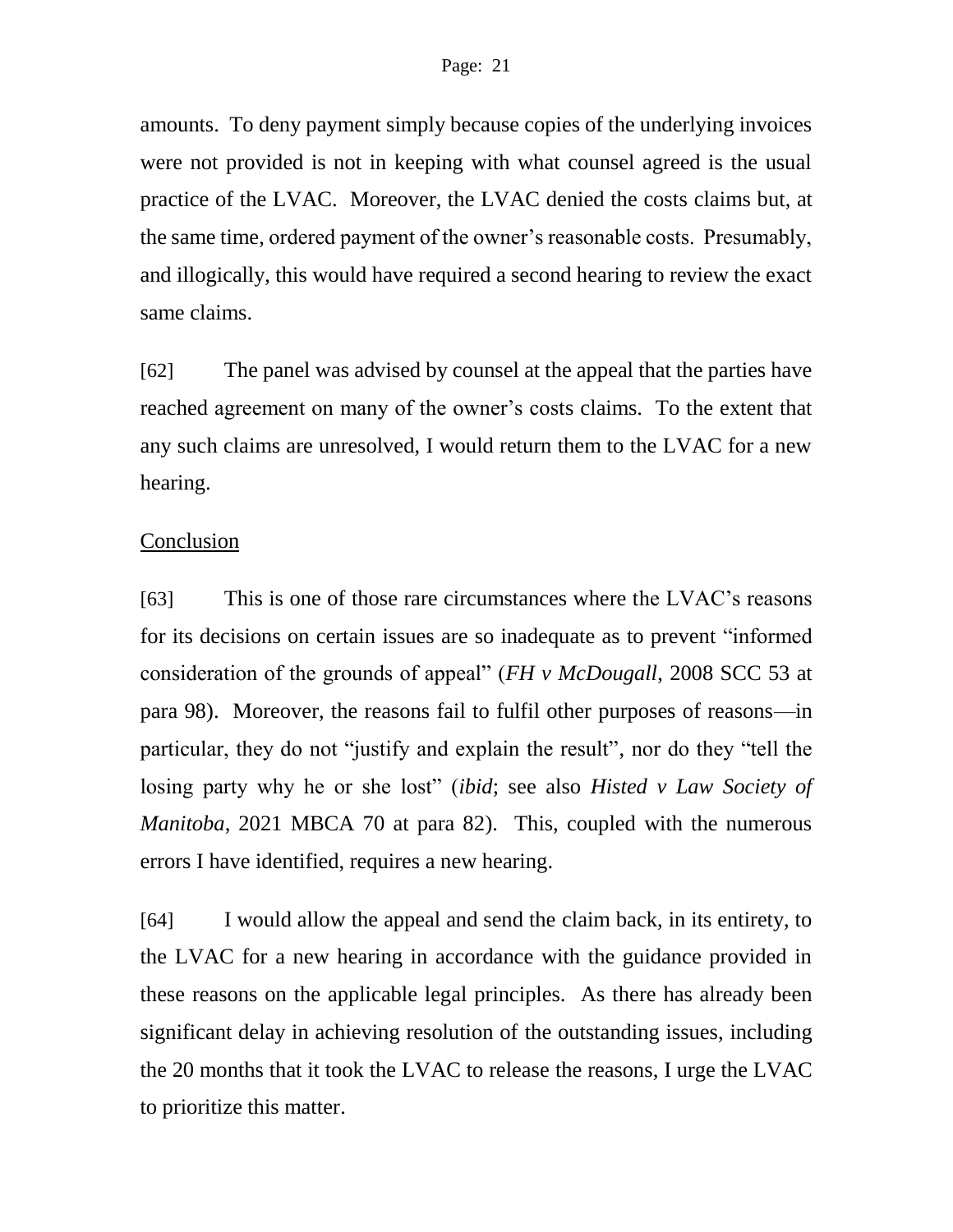# Costs of the Appeal

[65] As the owner has been substantially successful, I would award it costs of the appeal in accordance with sections 15(6) and 44(3) of the *Act*.

Pfuetzner JA

I agree: Burnett JA

I agree: Spivak JA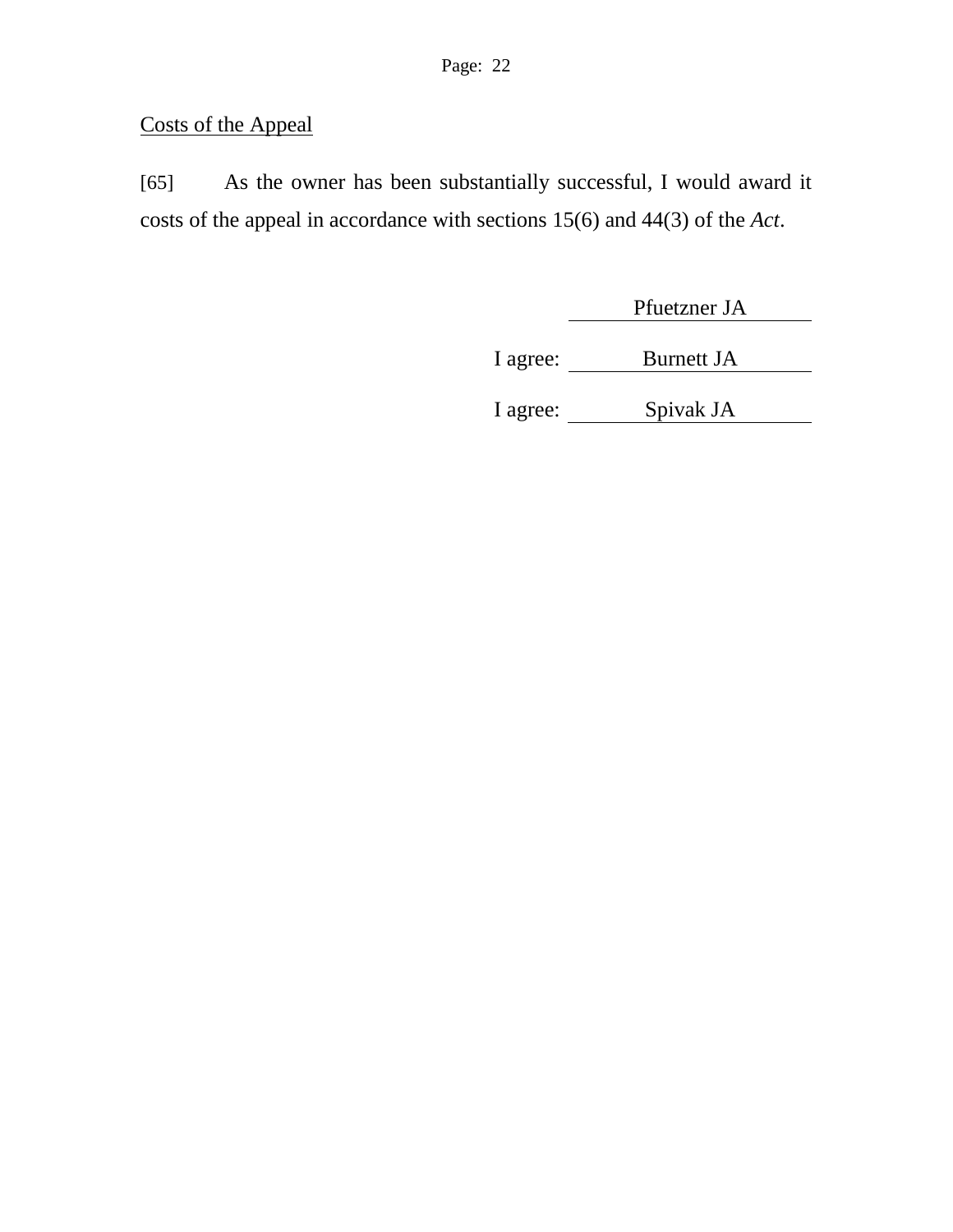### **APPENDIX**

#### Relevant provisions of *The Expropriation Act*, CCSM c E190:

#### **Application of Act**

**[2\(1\)](https://web2.gov.mb.ca/laws/statutes/ccsm/e190f.php#2)** Notwithstanding any Act of the Legislature enacted before January 1, 1971, whether special or general, this Act applies wherever an authority expropriates land or in the exercise of its lawful powers causes the injurious affection of land, and due compensation shall be determined in accordance with the provisions hereof.

#### **Application to commission to determine compensation**

**[15\(1\)](https://web2.gov.mb.ca/laws/statutes/ccsm/e190f.php#15)** After an offer of compensation is served under section 16, the authority or an owner of the land may, subject to section 37 (time limits), apply to the commission, in accordance with the rules of the commission, for the determination of compensation payable by the authority to the owner for the expropriation.

#### **Certification of amount by commission**

**[15\(2\)](https://web2.gov.mb.ca/laws/statutes/ccsm/e190f.php#15(2))** On receiving an application under subsection (1), the commission shall give the authority and owner of the land an opportunity to be heard and shall determine and certify the compensation payable by the authority to the owner.

#### **Authority to pay costs of owner**

**[15\(6\)](https://web2.gov.mb.ca/laws/statutes/ccsm/e190f.php#15(6))** The authority shall pay reasonable appraisal, legal and other costs that are reasonably incurred by an owner for the purpose of determining the compensation payable under this Act for an expropriation.

#### **Commission may determine costs**

**[15\(7\)](https://web2.gov.mb.ca/laws/statutes/ccsm/e190f.php#15(7))** Where the amount of compensation payable under this Act for an expropriation is settled by the authority and an owner without a hearing or is determined by the commission, the commission may, on application by the authority or owner, determine the costs.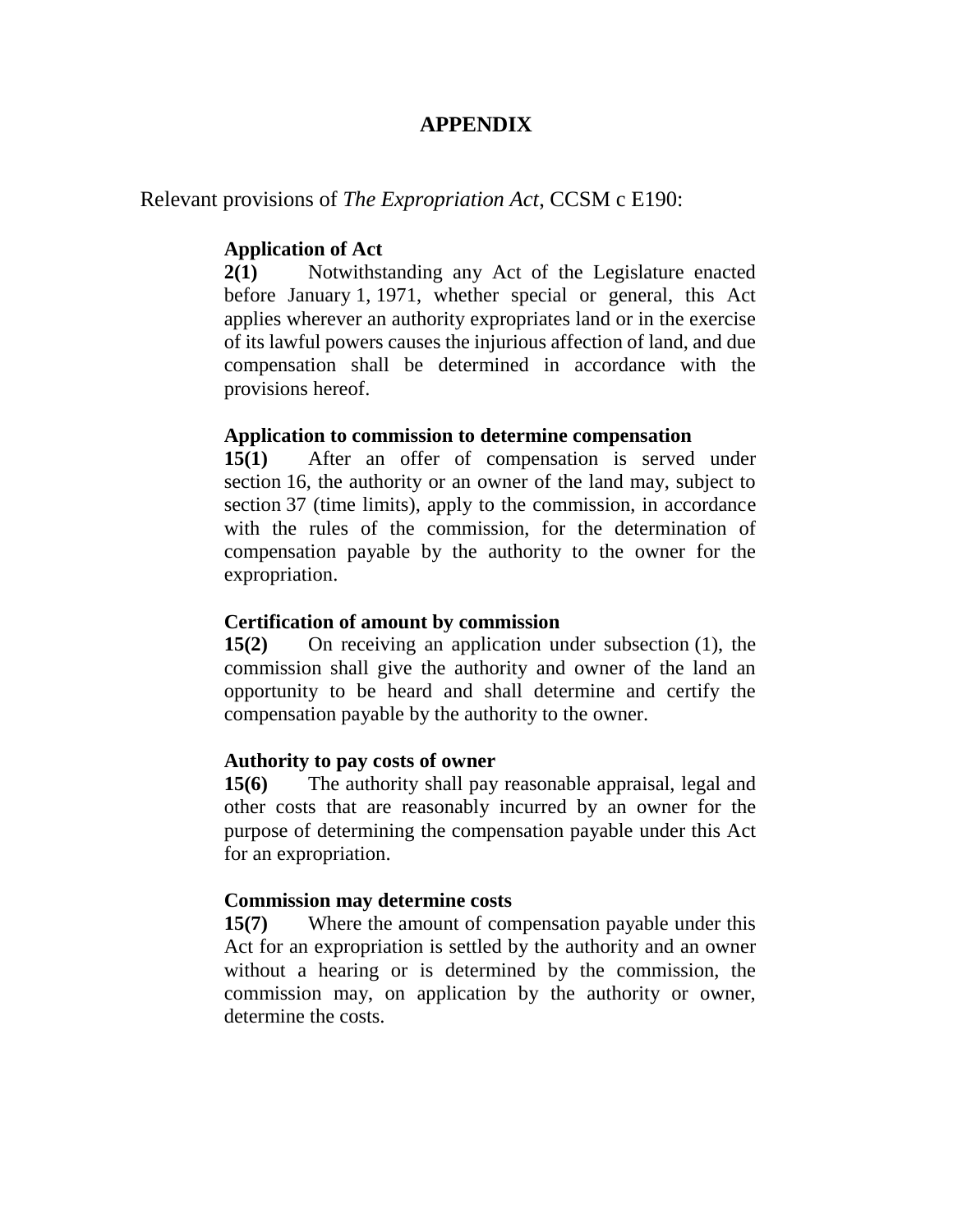### **Authority to compensate for injurious affection**

**[25\(1\)](https://web2.gov.mb.ca/laws/statutes/ccsm/e190f.php#25)** An authority that expropriates land or that in the exercise of its lawful powers causes the injurious affection of land shall pay to the owner thereof due compensation in accordance with this Act for the loss or damage thereby caused.

#### **Due compensation for land**

**[26\(1\)](https://web2.gov.mb.ca/laws/statutes/ccsm/e190f.php#26)** Where land is expropriated, the due compensation payable to the owner therefor shall be the aggregate of

- (a) the market value of the land determined as hereinafter set forth;
- (b) the reasonable costs, expenses and losses arising out of or incidental to the owner's disturbance determined as hereinafter set forth;
- (c) damages for injurious affection as hereinafter set forth; and
- (d) the value to the owner of any special economic advantage to him arising out of or incidental to his actual occupation of the land, to the extent that no other provision is made therefor in due compensation.

### **Market value defined**

**[27\(1\)](https://web2.gov.mb.ca/laws/statutes/ccsm/e190f.php#27)** The market value of land is the amount that the land might reasonably be expected to realize if sold in the open market by a willing seller to a willing buyer.

### **Factors not considered**

**[27\(2\)](https://web2.gov.mb.ca/laws/statutes/ccsm/e190f.php#27(2))** In determining the due compensation payable to the owner no account shall be taken of

- (b) any increase or decrease in the value of the land resulting from the imminence of the development in respect of which the expropriation is made or from any imminent prospect of expropriation; or
- (d) any increase in the value of the land resulting from the land being put to a use that could be restrained by any court or is contrary to law or is detrimental to the health of the occupants of the land or to the public health.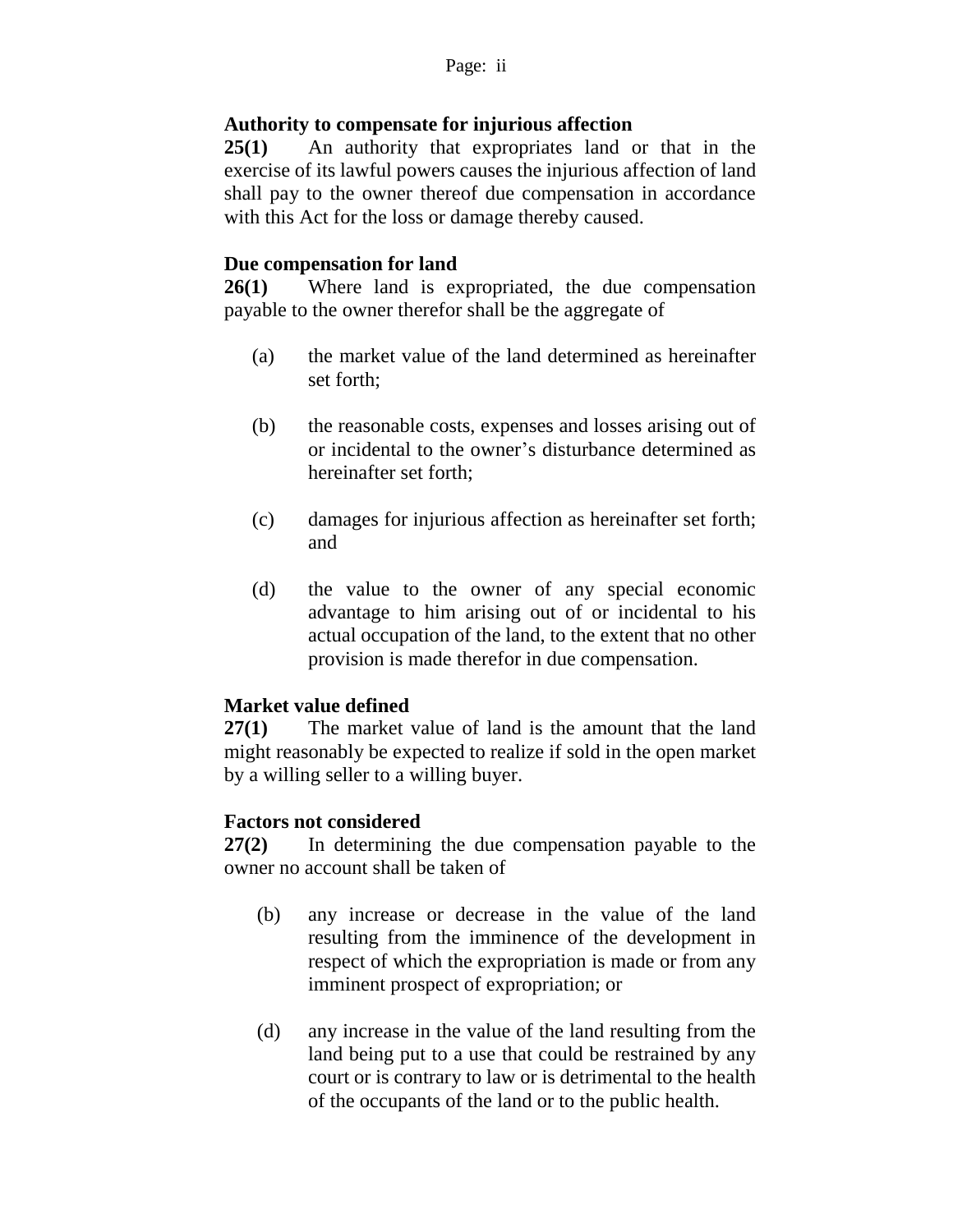#### **Compensation for disturbance of owner**

**[28\(1\)](https://web2.gov.mb.ca/laws/statutes/ccsm/e190f.php#28)** Subject to subsection (3), the authority shall pay to an owner in respect of disturbance, such reasonable costs, expenses and losses as arise out of or are incidental to the expropriation, including

- (a) where the land includes the residence of an owner, other than a tenant, an allowance to compensate for the inconvenience and the cost of finding another residence in the amount of five per cent of the compensation payable in respect of the market value of that part of the land expropriated that is used by the owner for residential purposes, if that part was not being offered for sale on the date the declaration was signed;
- (b) where the land taken does not include the owner's residence, the owner's costs of finding premises to replace those expropriated, if the lands were not being offered for sale on the date the declaration was signed;
- (c) relocation expenses, including
	- (i) moving costs, and
	- (ii) legal fees, land survey costs and other expenses reasonably incurred in acquiring other lands; and
- (d) where the land is subject to a security interest, the amount of any loss he is likely to sustain as a result of the acceleration of payment thereof due to the expropriation where the prevailing rate of interest for an equivalent security is greater than the rate of interest provided for by the security interest on the land.

#### **Injurious affection in partial takings**

**[30\(1\)](https://web2.gov.mb.ca/laws/statutes/ccsm/e190f.php#30)** Compensation for injurious affection where an authority expropriates part of the land of an owner shall consist of the amount of

(a) any reduction in market value of the remaining land of the owner caused by the expropriation of the part;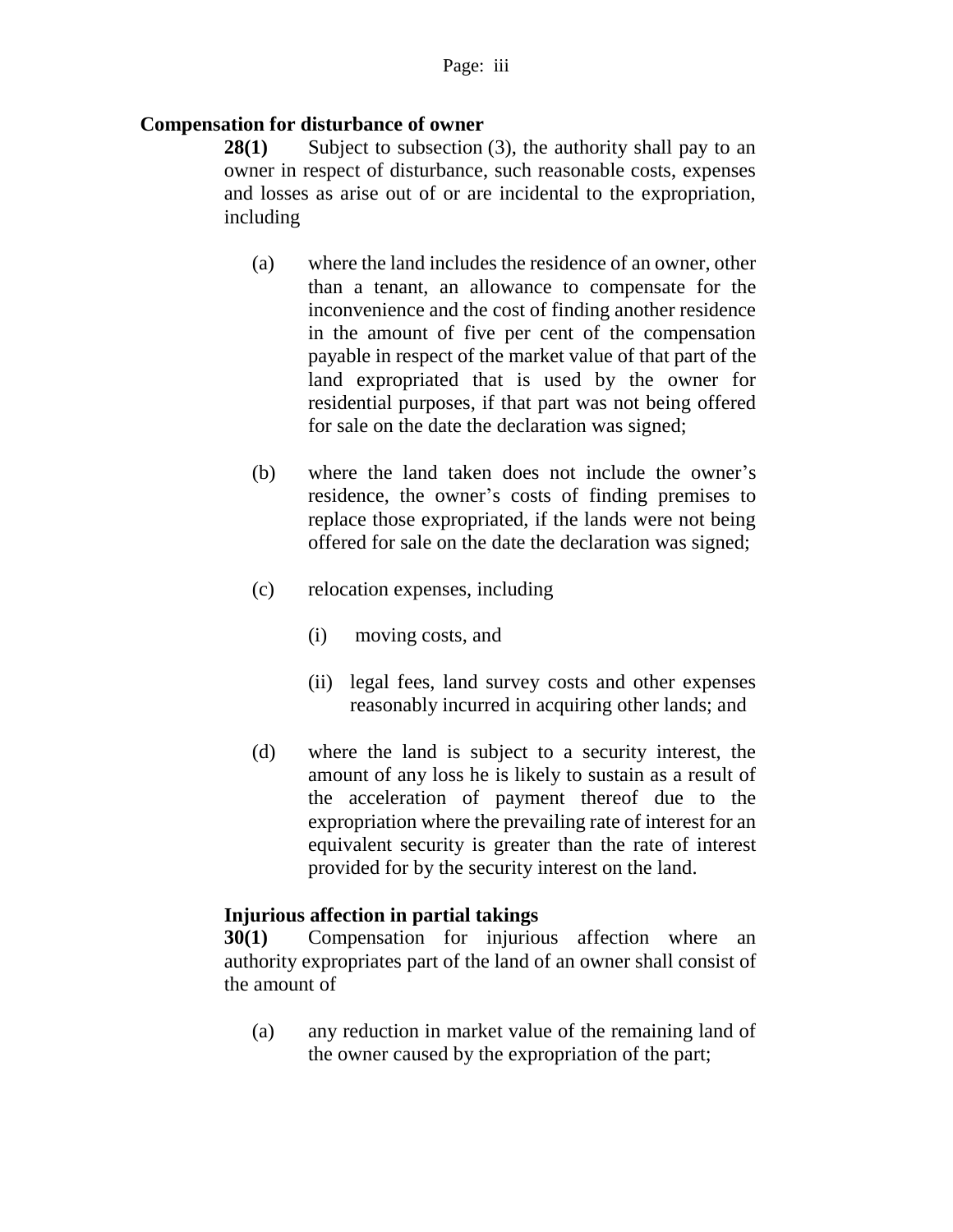- (b) the damages sustained by the owner as a result of the existence and the use but not the construction of the works upon the part of the land expropriated; and
- (c) such other damages sustained by the owner as a result of the existence, but not the construction or use, of the works as the authority would otherwise be responsible for in law if the existence of the works were not under the authority of a statute.

### **Partial taking defined**

**[30\(2\)](https://web2.gov.mb.ca/laws/statutes/ccsm/e190f.php#30(2))** For the purposes of this section it shall be deemed that part of the lands of an owner is expropriated only where the owner from whom land is expropriated retains land contiguous to that expropriated or retains land of which the value was enhanced by unified ownership and unity of use with that expropriated.

#### **Due compensation to include amount for injurious affection**

**[30\(3\)](https://web2.gov.mb.ca/laws/statutes/ccsm/e190f.php#30(3))** Compensation under this section shall be determined in the proceedings for the determination of and as part of the due compensation payable for the land expropriated.

#### **Injurious affection where no land taken**

**[31\(1\)](https://web2.gov.mb.ca/laws/statutes/ccsm/e190f.php#31)** Due compensation for injurious affection where an authority does not acquire part of the land of an owner shall consist of the amount of such damages sustained by the owner, including any reduction in the market value of the land, as are the result of the existence, but not the construction or use, of the works and for which the authority would be responsible in law if the works were maintained otherwise than pursuant to the authority of a statute.

### **Time for making claim limited**

**[31\(2\)](https://web2.gov.mb.ca/laws/statutes/ccsm/e190f.php#31(2))** Subject to subsection (3), a claim for due compensation under this section shall be made by the person suffering the damage or loss by application to the court within two years after the work is first used for the purpose for which it was constructed or acquired or after it has been substantially completed, and if not so made the right to compensation is forever barred.

#### **Betterment considered**

**[32](https://web2.gov.mb.ca/laws/statutes/ccsm/e190f.php#32)** The value of any advantage to the lands or the remaining lands of an owner derived from the works for which part of the lands of the owner was expropriated or by which the lands were